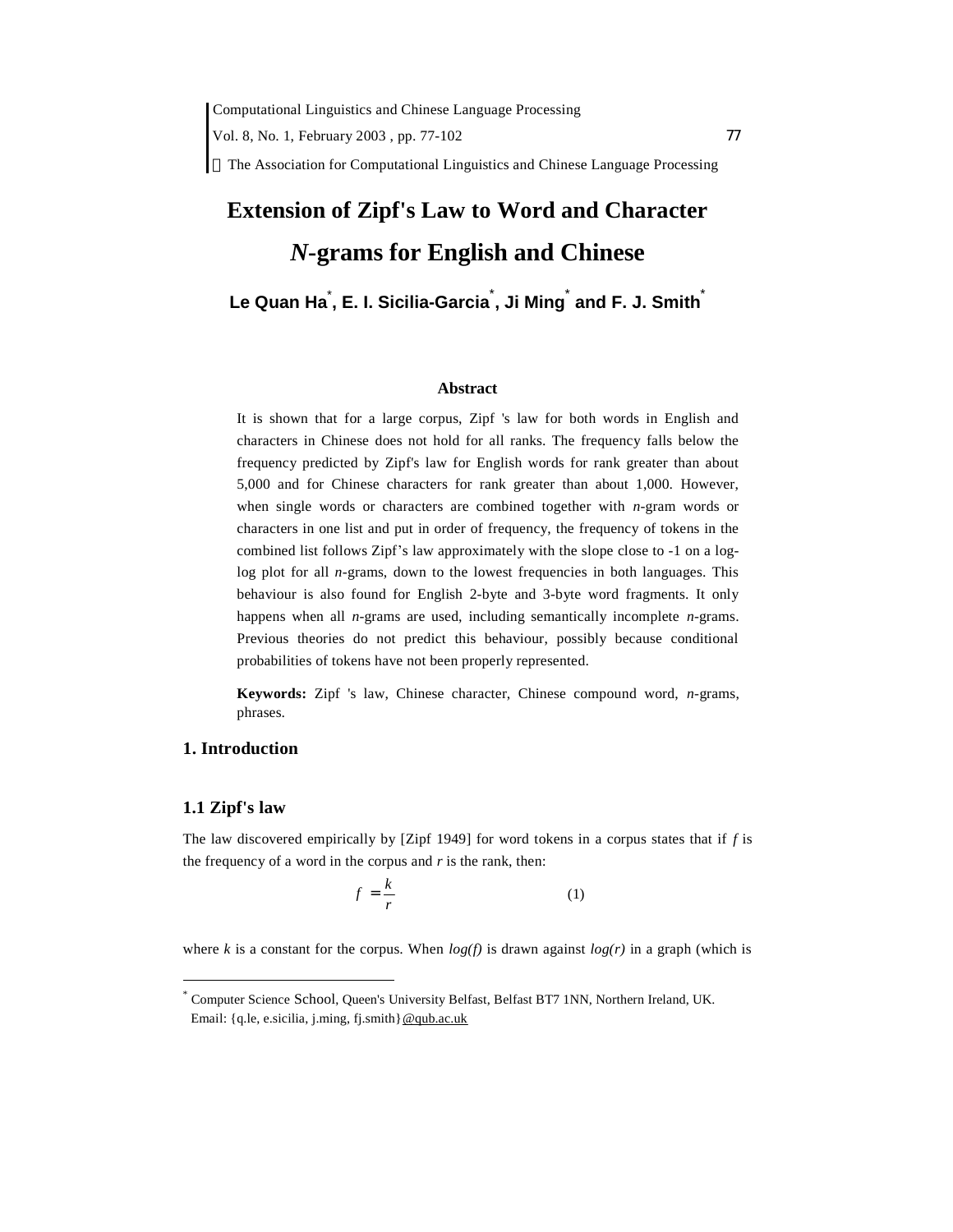called a Zipf curve), a straight line is obtained with a slope of  $-1$ . An example with a small corpus of 250,000 tokens made up of paragraphs chosen at random from the Brown corpus of American English [Francis and Kucera 1964] is given in Figure 1; in this the tokens do not include punctuation marks and numbers. Typographical errors, if any, will appear in the hapax legomenon.



*Figure 1 Zipf curve for the unigrams extracted from a 250,000-word tokens corpus.*

 Zipf's discovery was followed by a large body of literature, reviewed in a series of papers edited by [Guiter and Arapov 1982]. Notable among these are papers by [Mandelbrot 1953, 1954, 1959, 1961], [Miller 1954, 1957, 1958], [Simon 1955, 1960, 1961], [Sichel 1975, 1986], [Carroll 1967, 1969], [Baayen 1991], [Chitashvili 1983, 1989] and [Orlov 1983]. It continues to stimulate interest today [Samuelson 1996]; [Baayen 2001]; [Hatzigeorgiu, Mikros and Carayannis 2001]; [Montermurro 2001]; [Ferrer and Solé 2002] and, for example, it has been recently applied to citations [Silagadze 1997], to biological species-abundance [Sichel 1997] and to DNA sequences [Yonezawa and Motohasi 1999]; [Li 2001].

Zipf discovered the law by analysing manually the frequencies of words in the novel "Ulysses" by James Joyce. It contains a vocabulary of 29,899 different word types associated with 260,430 word tokens.

#### **1.2 Theoretical developments:**

Following its discovery in 1949, several experiments aided by the appearance of the computer in the 1960's, confirmed that the law was correct for the small corpora that could be processed at that time. The slope of the curve was found to vary slightly from –1 for some corpora; also the frequencies for the highest ranked words sometimes deviated from the straight line, which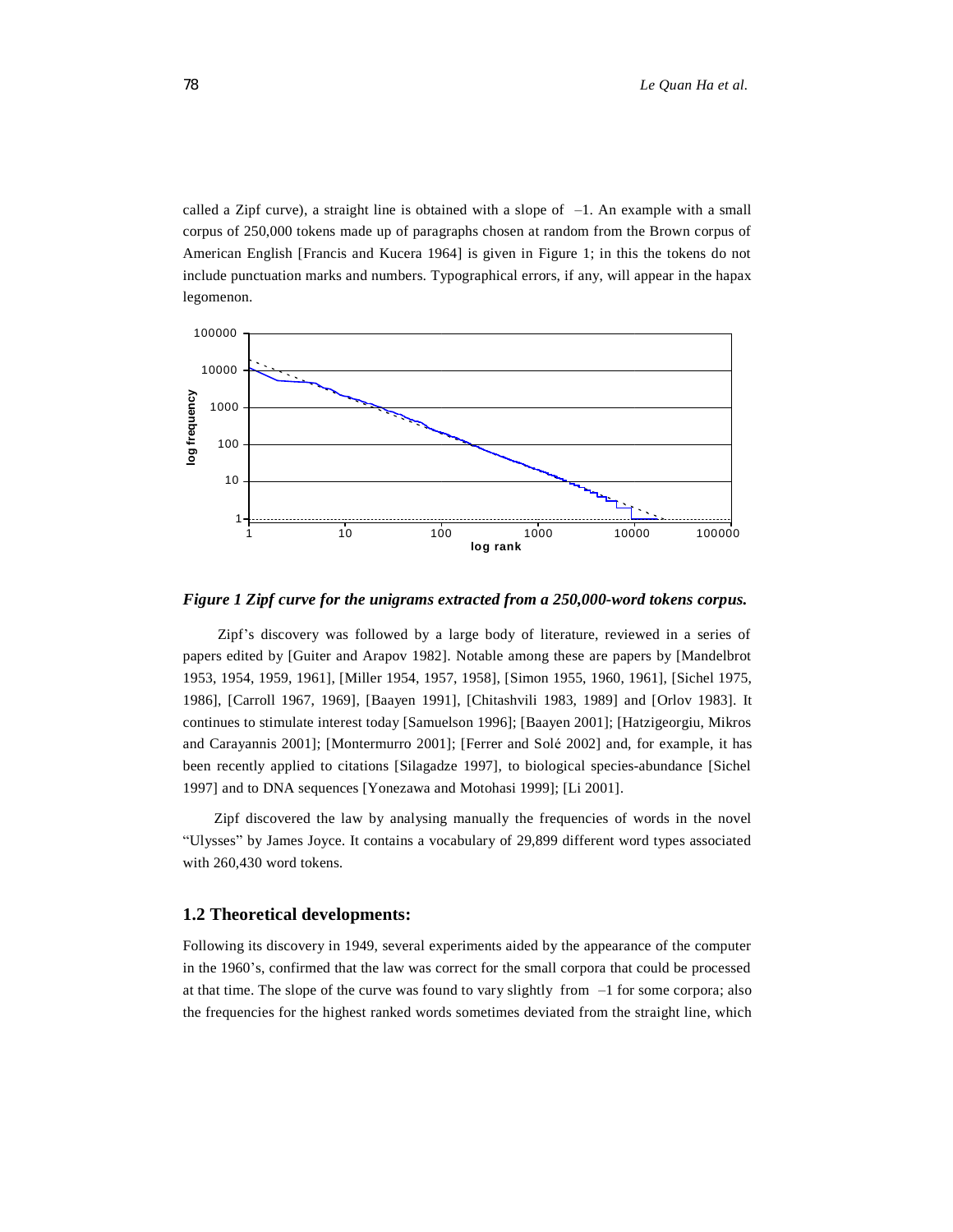suggested several modifications of the law, and in particular one derived theoretically by [Mandelbrot 1953] with the form:

$$
f = \frac{k}{(r+a)^b} \tag{2}
$$

where  $\alpha$  and  $\beta$  are constants for the corpus being analysed. However, generally the constants α and β were found to be only small varying deviations from the original law by Zipf. Exceptions include legal texts which have smaller slopes ( $\approx 0.9$ ) showing that lawyers use more word types than other people! [Smith and Devine 1985].

A number of theoretical explanations for Zipf's law had been derived, many reviewed by [Fedorowicz 1982]; notably are those due to [Mandelbrot 1954, 1957], [Miller 1954, 1958], [Simon 1955], [Booth 1967], and [Sichel 1975, 1986]. Simon's derivation was controversial and a correspondence in the scientific press developed between Mandelbrot and Simon on the validity of this derivation (1959-1961); the dispute was not resolved by the time Zipf curves for larger corpora were beginning to be computed.



*Figure 2 Zipf curve for the unigrams extracted from the 1 million words of the Brown corpus showing that the Zipf curve falls below the line with slope -1 for rank > 5,000.* 

The processing of larger corpora with 1 million words or more was facilitated by the development of PC's in the 1980's. When Zipf curves for these corpora were drawn, they were found to drop below the Zipf straight line with slope of  $-1$  at the bottom of the curve, for rank greater than about 5,000. This is illustrated in Figure 2, which shows the Zipf curve for the whole of the Brown corpus (1 million words), again excluding punctuations and numbers.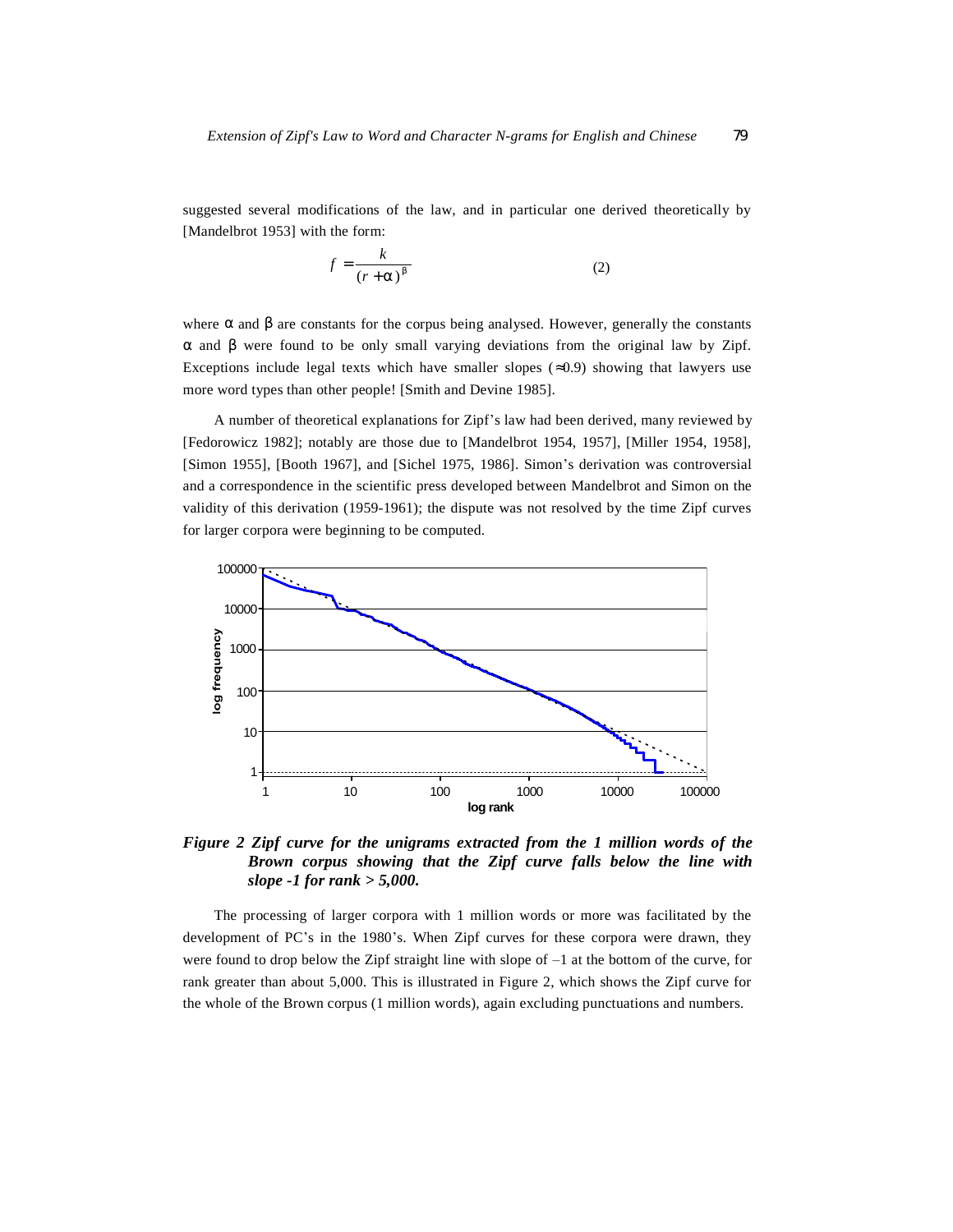This deviation from Zipf 's law was interpreted for single-author texts to represent the limited numbers of words in each author's diction. But we see in Figure 2 that a deviation also occurs for a multi-author corpus covering a wide range of domains such as the Brown corpus; so the drop in the curve is not likely to be only due to the limited number of words.

## **2. Zipf curves for large English corpora**

We are going to explore the above deviation from Zipf's law for large corpora in two languages: Chinese and English. We begin with English.

#### **2.1 Single words**

The English corpora used in our experiments are the full text of articles appearing in the Wall Street Journal [Paul and Baker 1992] for 1987, 1988, 1989, with sizes approximately 19 million, 16 million and 6 million tokens respectively. The Zipf curves for the 3 corpora are shown in Figure 3.

For pre-execution of this corpus, numbers were written as words, e.g. 23 became "twenty three" and punctuation marks were excluded. The characters *"=", "#", "~", "<", ">", "|", "+", "-", "^", "\*", "@", "/"* and *"\"*, etc. were also ignored.



*Figure 3 Zipf curves for the unigrams extracted from the 3 training corpora of WSJ* 

The Zipf curves for the three corpora are parallel, showing similar structures with all 3 curves deviating from Zipf's law for larger *r* in exactly the same way as the curve for the Brown corpus. Their separation is due to their different sizes.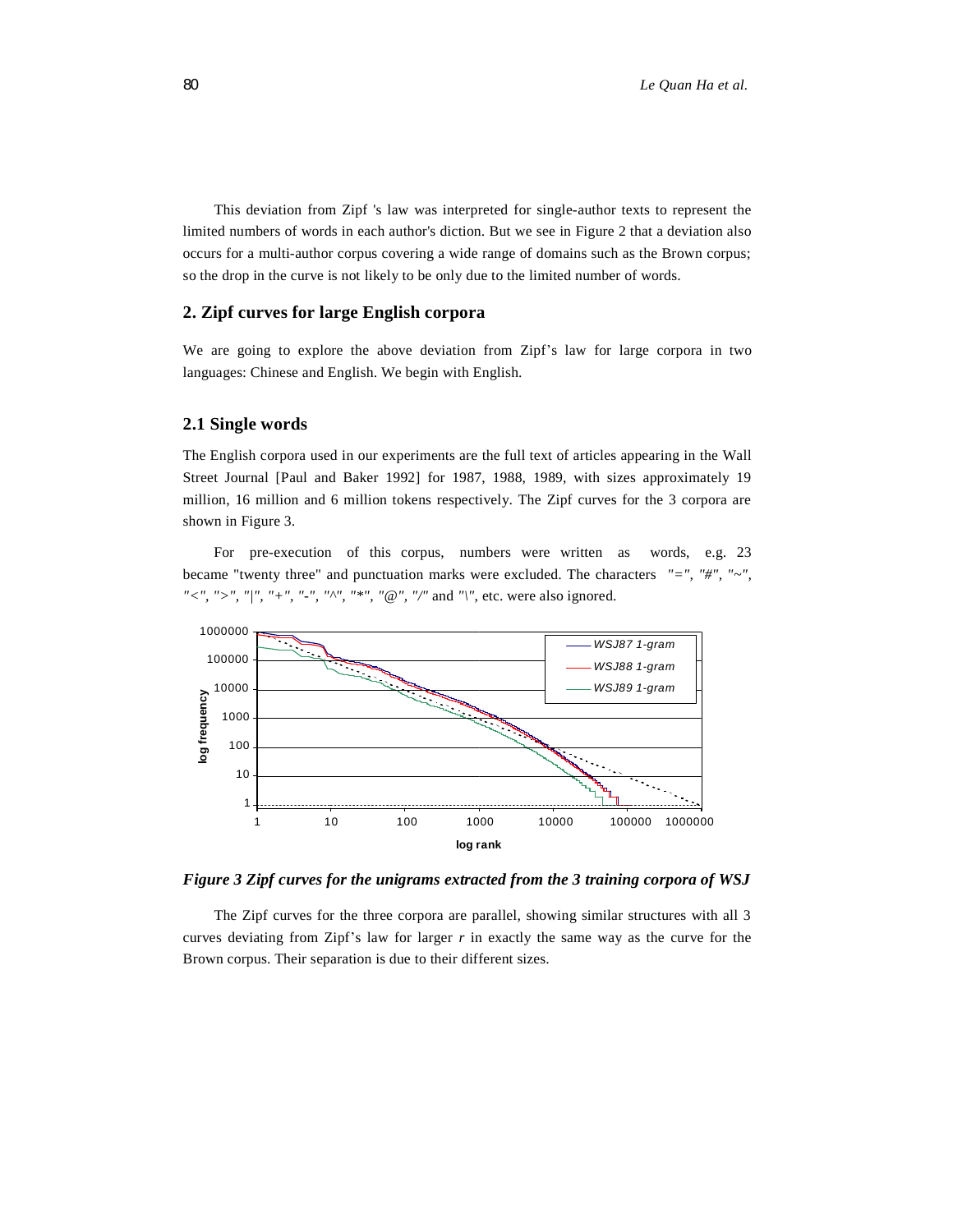#### **2.2** *n***-Grams**

Language is not made of individual words, each with its own separate piece of information, but consists of sequences of words, made up of individual words and of phrases of 2, 3 or more words together called *n*-grams. So it is interesting to measure the frequencies of *n*-grams and draw the corresponding Zipf curves.

To do this we allowed *n*-grams to overlap. For example, for the sentence: *"The cat sat on the mat"*, there are four trigrams: (1) *"the cat sat"*, (2) *"cat sat on"*, (3) *"sat on the"* and (4) *"on the mat"*. So semantically incomplete *n*-grams such as *"cat sat on"* are included in our study. No *n*-gram crossed over a punctuation mark. So a fullstop, comma, colon, etc. always ends an *n*-gram and a new *n*-gram starts after the punctuation. Thus the sentence *"Three blind mice, see how they run"* has only three trigrams *"three blind mice"*, *"see how they"* and *"how they run"*.

For each value of *n* between 2 and 5, we thus computed the frequencies of all *n*-grams in each corpus and put them in rank order as we had done for the words. This enabled us to draw the Zipf curves for 2-, 3-, 4- and 5-grams which are shown along with the single word curves in Figure 4, Figure 5 and Figure 6 for the three corpora. These curves are similar to the first Zipf curves drawn for *n*-grams by [Smith and Devine 1985]; but these earlier curves were for a much smaller corpus.



*Figure 4 Zipf curves for the WSJ87 corpus* 

The *n*-gram Zipf curves do not follow straight lines but curve gently downwards. The average slope decreases from about 0.66 for the bigrams to about 0.59 for the 5-grams.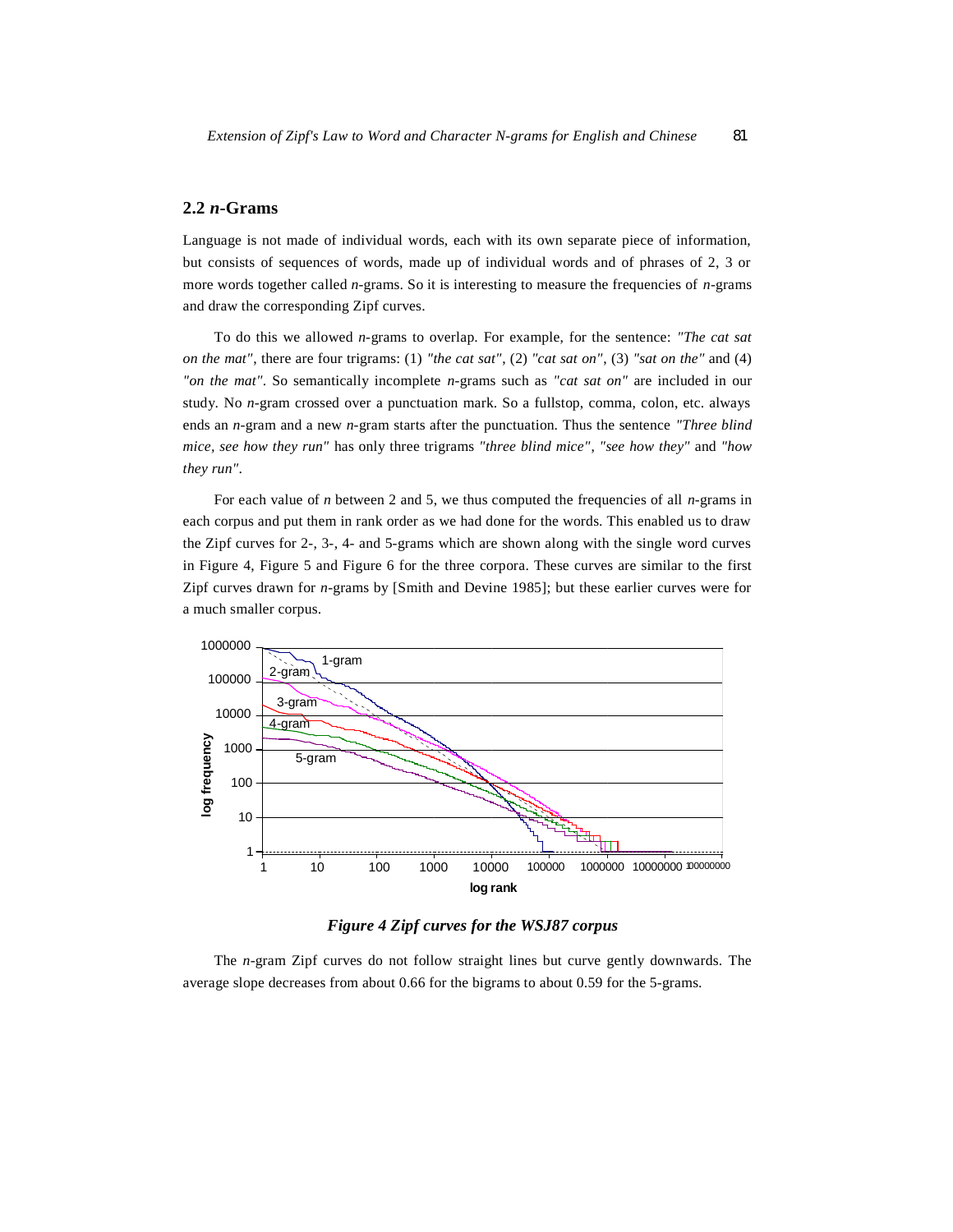

*Figure 5 Zipf curves for the WSJ88 corpus* 





First for WSJ87, the crossing point between the unigram and bigram curves is at rank 2,943 and for the unigram and trigram curves, it is at rank 8,497. For WSJ88, these crossing points are similar, at rank 2,913 and at rank 8,404, and for WSJ89, they are at rank 2,908 and 7,960. So the unigram curves cross the bigram curves when the rank  $\approx 3,000$  in all 3 cases, and for the unigram and trigram curves, they cross at rank  $\approx 8,000$ .

The ten most common words, bigrams and trigrams in the combined WSJ corpus of 40 million words are listed in Table 1.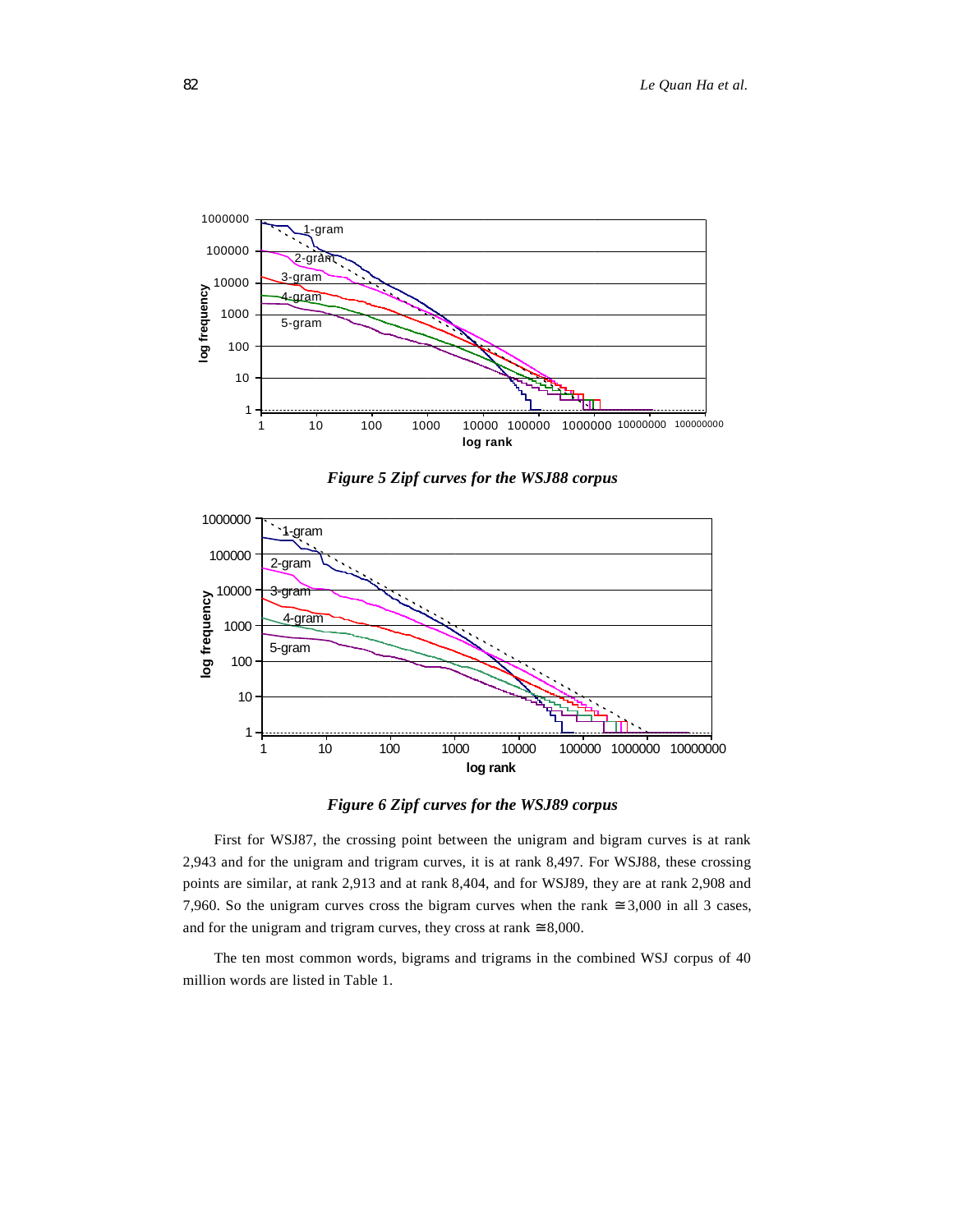| Unigrams  |       |           | <b>B</b> igrams | Trigrams  |                       |  |
|-----------|-------|-----------|-----------------|-----------|-----------------------|--|
| Frequency | Token | Frequency | Token           | Frequency | Token                 |  |
| 2,057,968 | the   | 217,427   | of the          | 42,030    | the U.S.              |  |
| 973,650   | of    | 173,797   | in the          | 27,260    | in nineteen eighty    |  |
| 940,525   | to    | 110,291   | million dollars | 24,165    | cents a share         |  |
| 853,342   | a     | 89,184    | U.S.            | 18,233    | nineteen eighty six   |  |
| 825,489   | and   | 83,799    | nineteen eighty | 16,786    | nineteen eighty seven |  |
| 711,462   | in    | 76,187    | for the         | 15,316    | five million dollars  |  |
| 368,012   | that  | 72,312    | to the          | 14.943    | million dollars or    |  |
| 362,771   | for   | 65.565    | on the          | 14,517    | million dollars in    |  |
| 298,646   | one   | 63,838    | one hundred     | 12,327    | in New York           |  |
| 281,190   | is    | 55,014    | that the        | 11,981    | a year earlier        |  |

*Table 1. The most common unigrams, bigrams and trigrams in the combined WSJ* 

## **2.3 Hapax legomena and dis legomena**

The size of the hapax legomena (tokens with frequency 1) for the *n*-grams rises rapidly with *n* as shown in Table 2a, but it can not rise above the number of tokens; so the rate of increase has slowed when  $n = 5$  since almost all tokens are in the hapax legomena. The hapax dis legomena (tokens with frequency 2) is much smaller and reaches a maximum for trigrams from all 3 corpora (see Table 2b) because almost all of the tokens have frequency 1, leaving a smaller number with frequency 2 when  $n = 4$  and 5.

*Table 2a) Number of hapax legomena for the English corpora.* 

| Corpus      |               | WSJ87      | WSJ88      | WSJ89     |
|-------------|---------------|------------|------------|-----------|
|             | No of Tokens  | 18,790,794 | 15,757,051 | 5,946,585 |
| No of Types |               | 114,581    | 108,522    | 71,837    |
| Hapax       | Unigram       | 38,853     | 36,945     | 25,162    |
| legomena    | <b>Bigram</b> | 1,786,290  | 1,620,385  | 851,542   |
|             | Trigram       | 6,601,243  | 5,799,257  | 2,598,509 |
|             | 4-gram        | 10,635,310 | 9,137,402  | 3,736,880 |
|             | 5-gram        | 12,493,656 | 10,612,036 | 4,376,741 |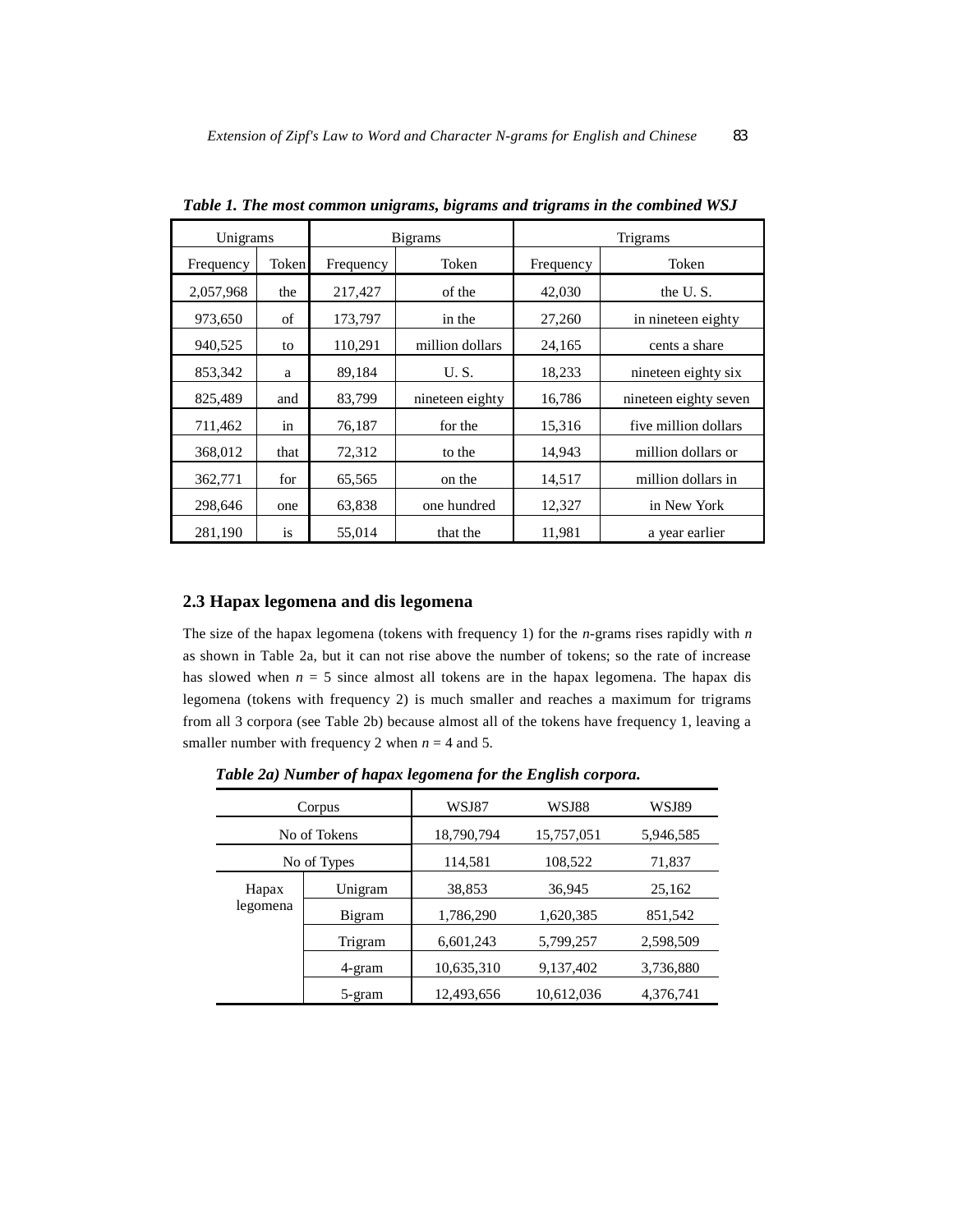|             | Corpus       | WSJ87      | WSJ88      | WSJ89     |
|-------------|--------------|------------|------------|-----------|
|             | No of Tokens | 18,790,794 | 15,757,051 | 5,946,585 |
| No of Types |              | 114,581    | 108,522    | 71,837    |
| Hapax       | Unigram      | 14,855     | 14,431     | 9,861     |
| dis-        | Bigram       | 349,205    | 314,496    | 155,068   |
| -legomena   | Trigram      | 742,771    | 632,372    | 251,435   |
|             | 4-gram       | 670,106    | 546,951    | 190,947   |
|             | 5-gram       | 485,487    | 389,113    | 130,544   |

*Table 2b) Number of hapax dis legomena for the English corpora.* 

#### **2.4 The nature of** *n***-grams**

It can be argued that most of the *n*-grams in the hapax legomena or hapax dis legomena are not meaningful, since they are semantically incomplete. Certainly that meaning may be incomplete and they need the words on either side of them to realise their full meaning. But then it can be argued that this is true of every *n*-gram (and indeed for every word). So we take the view that every *n*-gram taken from a natural language text produced by humans has meaning, though often incomplete.

However, Miller's monkey typing on a word typewriter would produce mainly meaningless *n*-grams, e.g. *"the the the"*, as well as those others which have meaning by accident. The number of possible *n*-grams which the monkey can type is huge. For example, for the WSJ87 corpus there are more than  $10^{15}$  possible trigrams of which less than 7 million produced by humans appear in the Hapax legomenon for the corpus.

Whatever one's views on the meaning of some of these incomplete *n*-grams, we report in this paper on the Zipf curves for all *n*-grams in a corpus. A later paper will include discussion on the equivalent curves for semantically complete phrases.

One of our reasons for including all *n*-grams is that statistical language modellers have been using *n*-grams, similar to the ones we have defined, which include semantically incomplete *n*-grams, with great success in modelling language over the last 20 years [Jelinek and Mercer 1985]; [O'Boyle, Owens and Smith 1994]; [Ney 1999].

### **3. Zipf Curves for Chinese Corpora**

In Chinese, compound words can be created, made up of two or more characters. However, it is not always easy to automatically segment a written sentence in Chinese into compound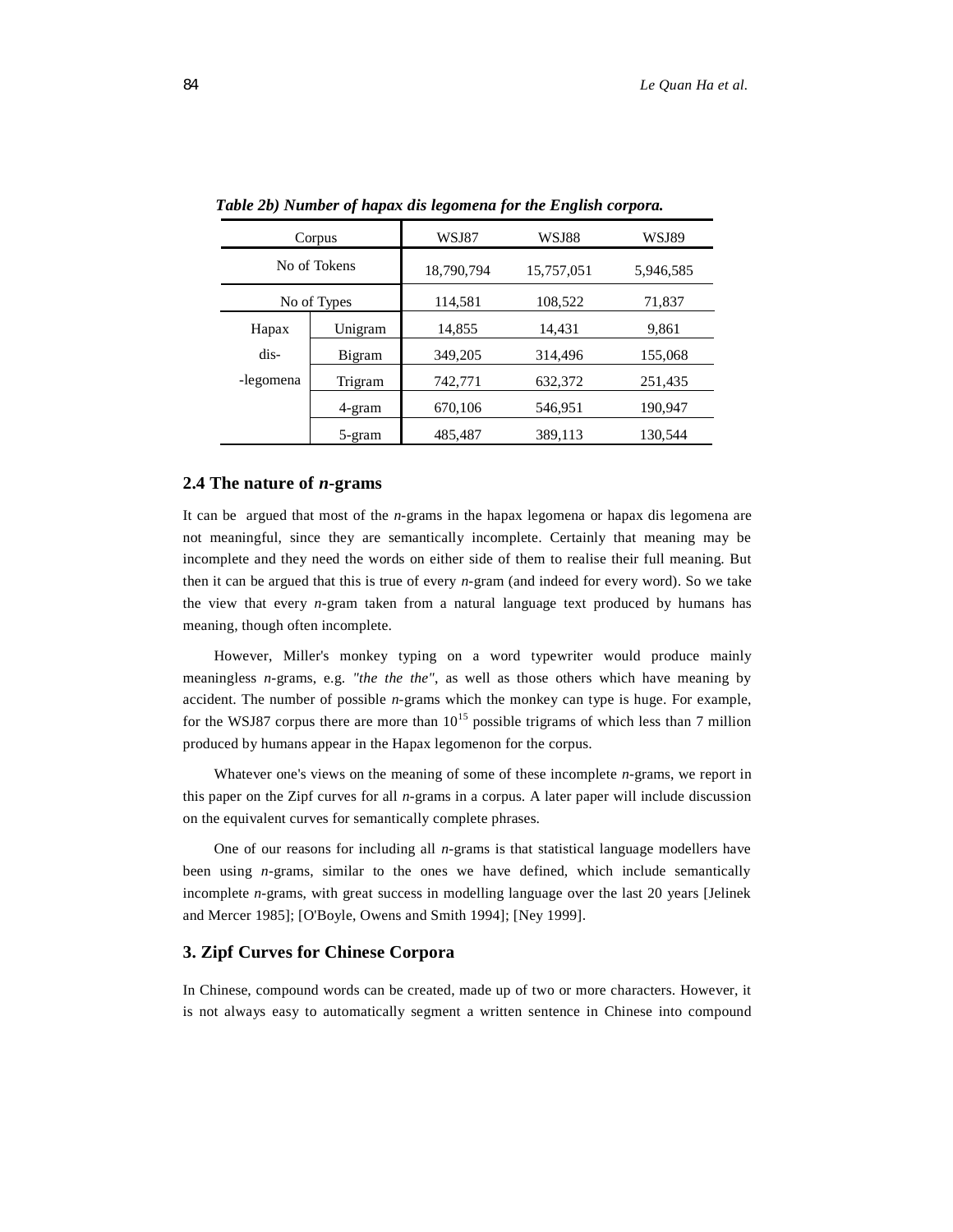words as these are not separated by spaces as in English. Nevertheless, the extraction of a word sequence from a Chinese document has been the subject of study by many authors [Zhu 1981]; [Chen and Shi 1992]; [Bates, Chen, Li, Opie and Tzeng 1993]; [Packard 2000]; [Sproat 2002]; [Tsai and Hsu 2002]; who reference other papers.

Unfortunately, there is still ambiguity in the process of compound word extraction. For example, the following string of characters can be broken into the words: 北京 (Beijing) 城 (city) 里 (in) 交通 (traffic) 繁忙 (busy) (*The traffic in Beijing is very busy*) or into the words 北 (North) 京城 (capital city) 里 (in) 交通 (traffic) 繁忙 (busy) (*The traffic in the north of the capital city is very busy*). Only a human can distinguish which is correct, another example is: 上海 (Shanghai) 边 建设 (build) 边 发展 (develop) (*Shanghai is developing while it is building (up)*) which can also be interpreted as 上 (go to) 海边 (seaside) 建设 边 发展 (*Go to seaside to develop and build*). Once again a human is needed to decide the meaning.

Therefore, it is difficult to write a computer program to extract the correct word sequence, and for a corpus of 250 million syllables, it is impossible to do by hand. So we proceeded as follows: first of all, we used a 50,000 word-syllable dictionary (which can be found at <http://www.euroasiasoftware.com/>), but the extraction of the words from the text is still partly ambiguous. When a sequence of syllables was found that matched a word in the dictionary, it was usually accepted as a word. When an ambiguity occurs, e.g. 暴风骤雨 which can be one word *hurricane*, or two bi-syllable words: 暴风 骤雨 *storm shower*, then the longer word was accepted 暴风骤雨 *hurricane*. Similarly, 百万富翁 *millionaire* is accepted as one word instead of the three words 百万 富 翁 *million(s) rich elder*.

Although the whole corpus could not be checked manually, the higher frequency *n*-grams can be checked, for example the following 6-gram has been broken into the pattern: 埃及 总 统 穆 巴 拉 克 rather than the pattern 埃及 总统 穆巴拉克 *Egyptian president Mubarak*. This occurs 1,865 times and could be corrected for all 1,865 occurrences in one step all over the corpus. Another example is the 7-gram: 阿 联 酋 乌 兹 别 克 occurring 7 times which should be the 2 names 阿联酋 乌兹别克 *Alanqiu Wuzibieke* to be correct. Because of the multiple occurrence of *n*-grams all of which can be corrected by one change, this speeded-up the manual process considerably. Checking all of the high frequency *n*-grams took more than 2 months work; after this, a check on a test text of 3,117 tokens was found to have 82 errors (2.6%) by an independent native speaker (other than the authors), which we took as acceptable. (The corpus can be made available on request to  $q$ ,  $leq$   $q$ ,  $q$ ,  $q$ ,  $q$ ) or [fj.smith@qub.ac.uk](mailto:fj.smith@qub.ac.uk)).

Two corpora were used in our experiments: the TREC corpus and the Mandarin Daily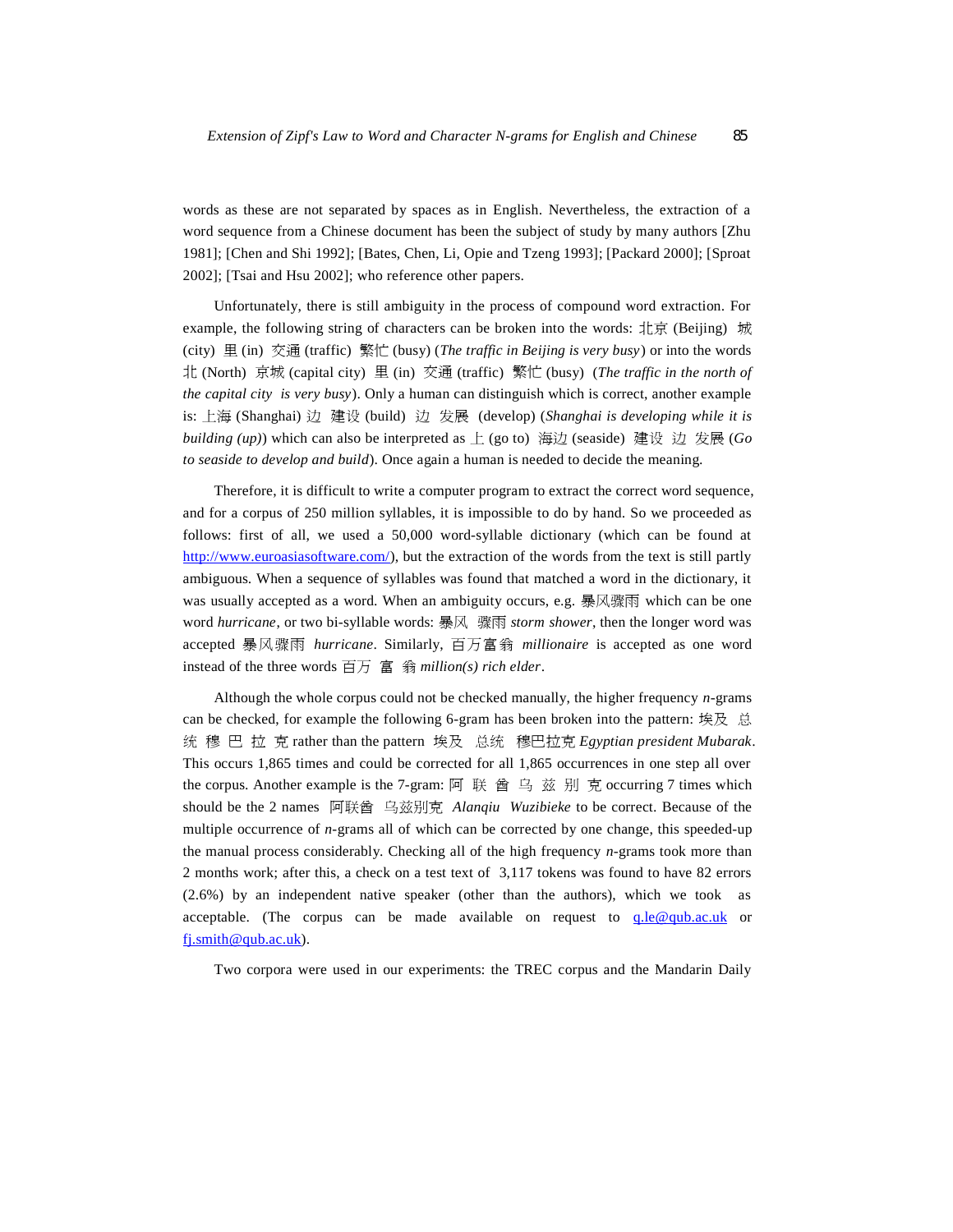News corpus. Both are from the Linguistic Data Consortium<sup>1</sup>.

There is a small overlap between the Chinese TREC corpus and the Mandarin News corpus (less than 10% of the smaller TREC corpus). This overlap could have been removed, but it was not, to retain the full size of both corpora in the analysis. The effect of overlap will be small.

## **3.1 TREC Corpus (compound words)**

The TREC Corpus was obtained from the full articles in the People's Daily Newspaper from 01/1991 to 12/1993 and from the Xinhua News Agency from 04/1994 to 09/1995.

The Zipf curves for the TREC compound words are shown in Figure 7. Note that the unigram curve is different from the curve for English, first with a slope less than 1 then falling rapidly after a rank of about 1,000.



*Figure 7 Zipf curves for Mandarin compound words from TREC* 

The crossing-point between compound word unigrams and bigrams is at rank: 4,999, and between the unigram and trigram curves at rank: 8,589, similar to English.

## **3.2 Mandarin News corpus (compound words)**

The second corpus is the Mandarin News corpus, obtained from the People's Daily Newspaper from 1991 to 1996 (125 million syllables); from the Xinhua News Agency from

 $\overline{a}$ 

<sup>&</sup>lt;sup>1</sup> <http://www.ldc.upenn.edu/>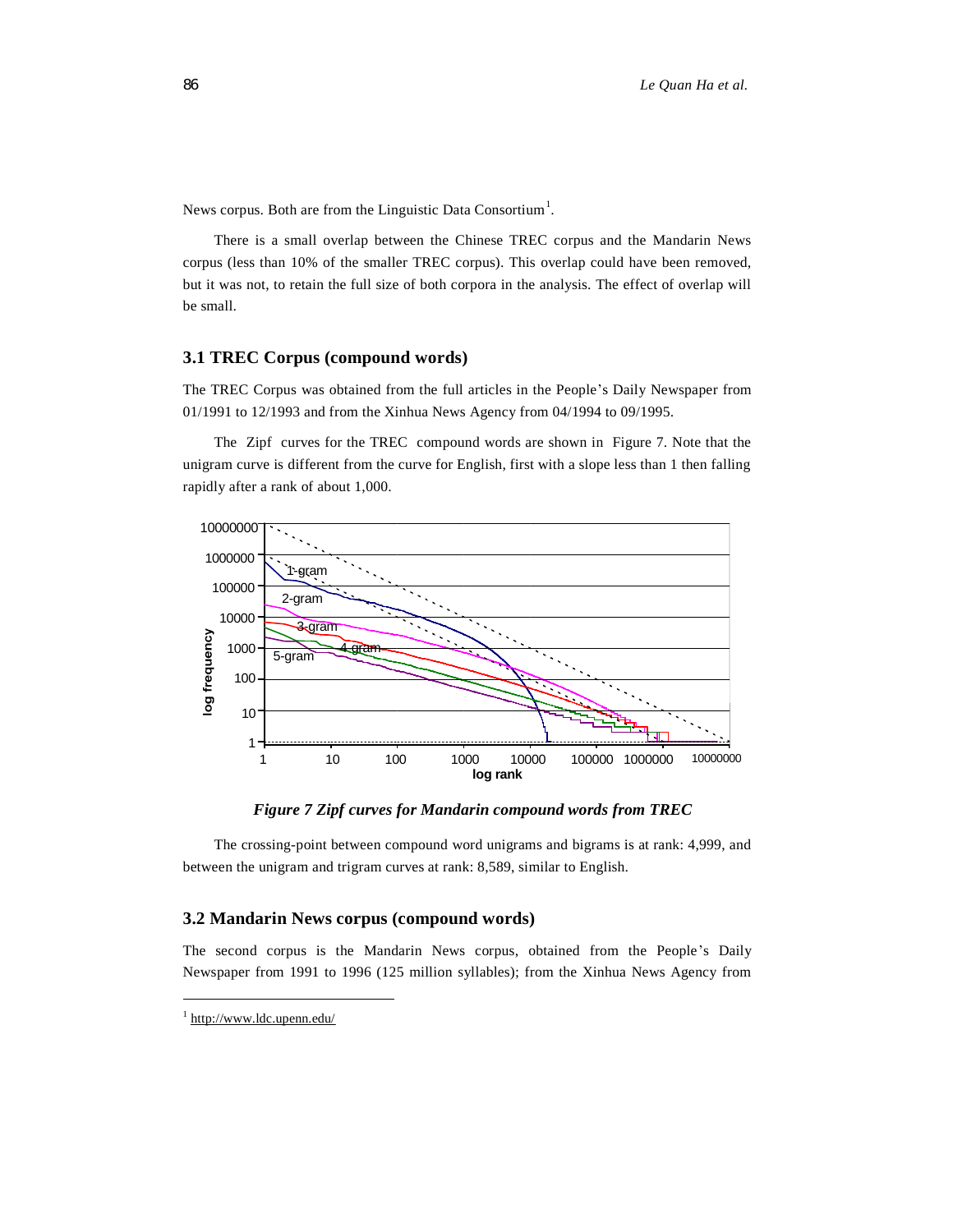1994 to 1996 (25 million syllables); and from transcripts from China Radio International broadcast from 1994 to 1996 (100 million syllables), altogether over 250 million syllables.

The Zipf curves for the Mandarin News compound words are drawn in Figure 8 and look like those for the TREC corpus. The rapid fall in the curve after rank 10,000 is due to the restricted word dictionary of 50,000 word types used in the experiment. The ten highest frequency Mandarin unigrams, bigrams and trigrams from the Mandarin News are in Table 3 and Table 4.



*Figure 8 Zipf curves for the Mandarin News corpus (compound words)* 

The crossing-point between compound word unigrams and bigrams is at rank: 5,544 and between unigrams and trigrams at rank: 9,577 similar to previous values for TREC and English. So these appear to be invariants of language, not just of English.

| Rank           | Unigrams  |       |                      |         | <b>Bigrams</b> |                |
|----------------|-----------|-------|----------------------|---------|----------------|----------------|
|                | Freq      | Token | Meaning              | Freq    | Token          | Meaning        |
| 1              | 7,356,017 | 的     | of                   | 114,910 | 电<br>Η         | daily news     |
| 2              | 1,825,758 | 在     | in / at              | 92,259  | 这一             | this one       |
| 3              | 1,515,473 | 和     | and                  | 82,705  | 这是             | this is        |
| $\overline{4}$ | 1,502,098 | 了     | perfective<br>marker | 81,930  | 中国的            | of China       |
| 5              | 1,331,433 | 是     | yes / right          | 79,390  | 的 发展           | of development |

*Table 3 The ten highest frequency unigrams and bigrams from Mandarin News (compound words).*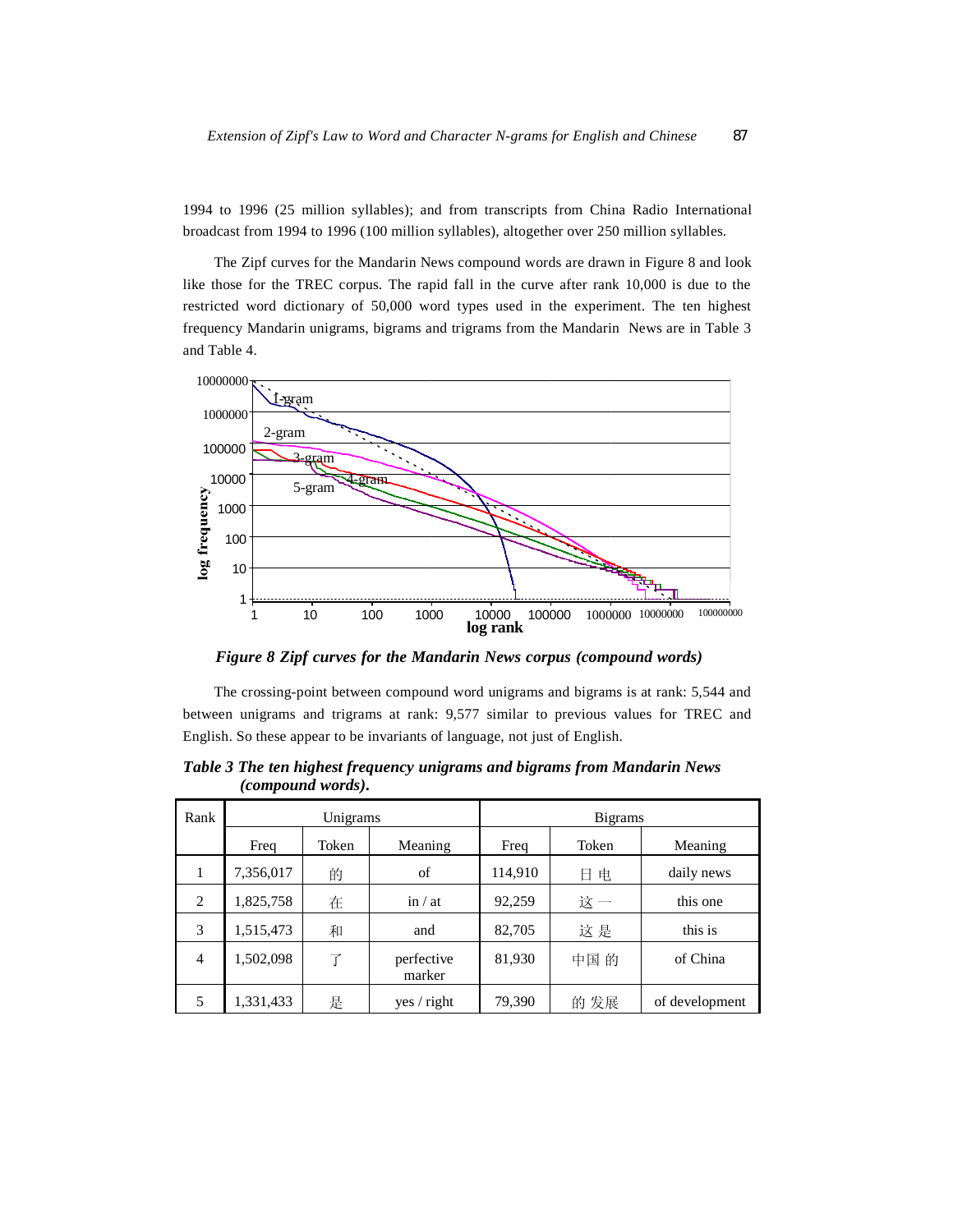| 6  | 989,235 | $-$ | one             | 75,929 | 他说    | he says                |
|----|---------|-----|-----------------|--------|-------|------------------------|
|    | 979,211 | 中国  | China           | 71,922 | 的一    | of one                 |
| 8  | 766,784 | 中   | centre / middle | 70,949 | 新的    | new of                 |
| 9  | 686,375 | 有   | have            | 70,810 | 日在    | daily at               |
| 10 | 652,004 | 年   | year            | 67,211 | 中国 国际 | China<br>international |

*Table 4 The ten highest frequency trigrams from Mandarin News.* 

| Rank           | Trigrams |          |                                           |  |  |  |  |
|----------------|----------|----------|-------------------------------------------|--|--|--|--|
|                | Freq     | Token    | Meaning                                   |  |  |  |  |
| 1              | 60,214   | 国际 广播 电台 | international broadcast station           |  |  |  |  |
| $\mathfrak{D}$ | 60,057   | 中国 国际 广播 | China international broadcast             |  |  |  |  |
| 3              | 35,584   | 一九九      | one nine nine $2$                         |  |  |  |  |
| 4              | 28,589   | 据 中国 国际  | according to China international          |  |  |  |  |
| 5              | 28,240   | 广播 电台 报导 | broadcast station report                  |  |  |  |  |
| 6              | 26,240   | 学历 收听 语言 | degree listen $(10)$ language             |  |  |  |  |
| 7              | 26,232   | 年龄 学历 收听 | age degree listen $(to)$                  |  |  |  |  |
| 8              | 26,203   | 收听 语言 备注 | listen <i>(to)</i> language remarks/notes |  |  |  |  |
| 9              | 26,154   | 职业 年龄 学历 | profession age degree                     |  |  |  |  |
| 10             | 26,081   | 传真 单位 职业 | fax department profession                 |  |  |  |  |

## **4. Zipf Curves for syllables and character strings**

## **4.1 Chinese syllables**

 $\overline{a}$ 

Because of the difficulty in extracting the compound words in Chinese, we decided to draw Zipf curves for the syllables for both Chinese corpora. TREC has 19,546,872 syllable tokens but only 6,300 syllable types, so it is not surprising that the Zipf curve for syllable unigrams

This is how Chinese people read and write the year for example 1993 as "*one nine nine three*";

therefore we elminated numbers but kept the written form.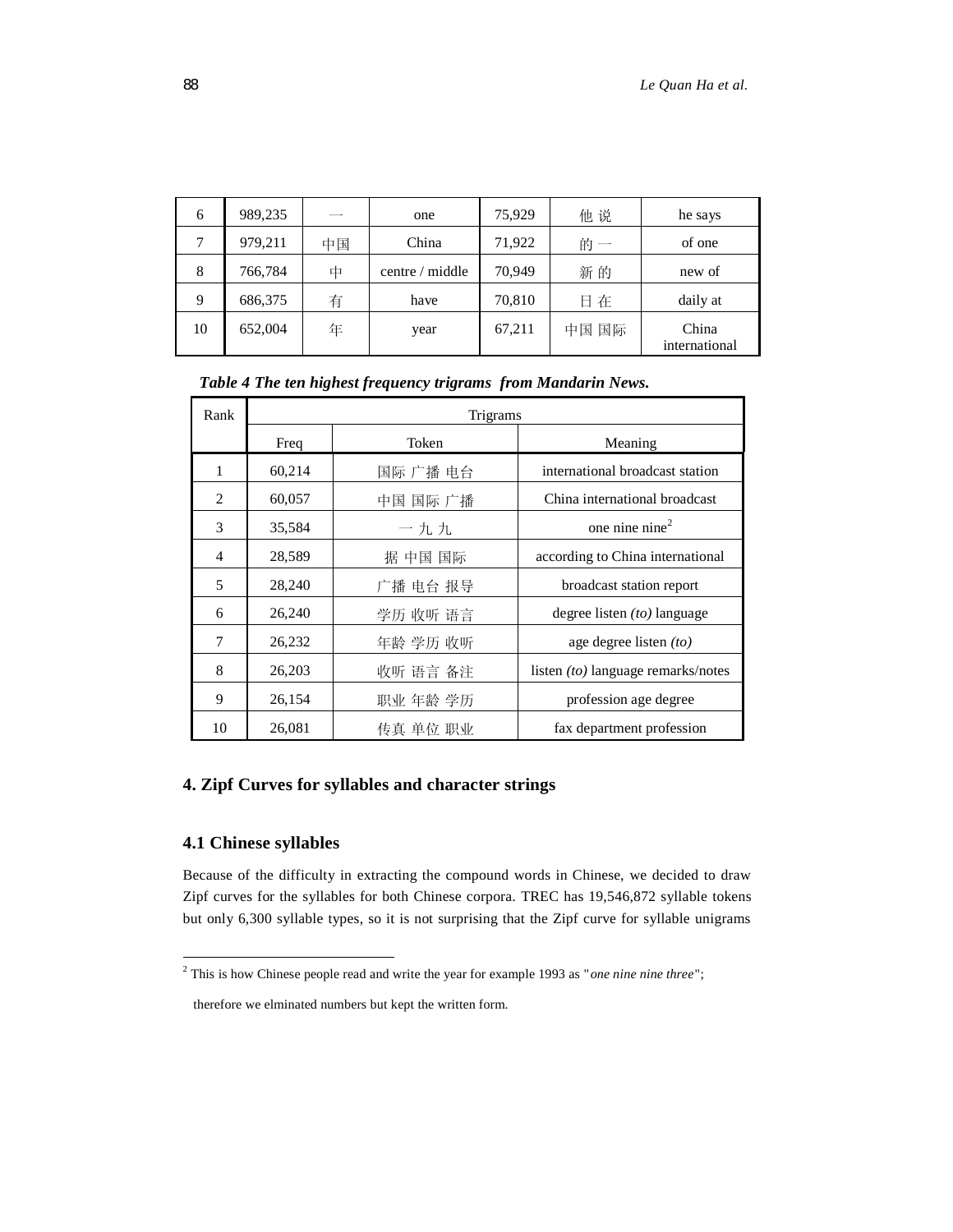in Chinese in Figure 9 falls very rapidly after rank about 300. It is similar to previous curves, one for a smaller Chinese corpus of 2 million tokens by [Clark, Lua and McCallum 1986] and one for 10 million tokens by [Sproat 2002]. The Zipf curves for syllable *n*-grams for the TREC corpus are also shown in Figure 9.



*Figure 9 Zipf curves for syllables from the TREC Mandarin corpus* 

Except for the unigrams, the shapes of the other TREC syllable n-gram Zipf curves are similar to but not quite the same as those for compound words. In particular the syllable bigram curve for Chinese is more curved than the word curve because there are more highfrequency syllable bigrams than word bigrams. The crossing points between the syllable unigram curve and the bigram and trigram curves are at rank: 1,224 and 1,920, respectively, very different from compound words.

The number of syllable-types (i.e. unigrams) in the Mandarin News corpus is 6,800, similar to the TREC corpus. The Zipf curves and crossing points are also similar as shown in Figure 10.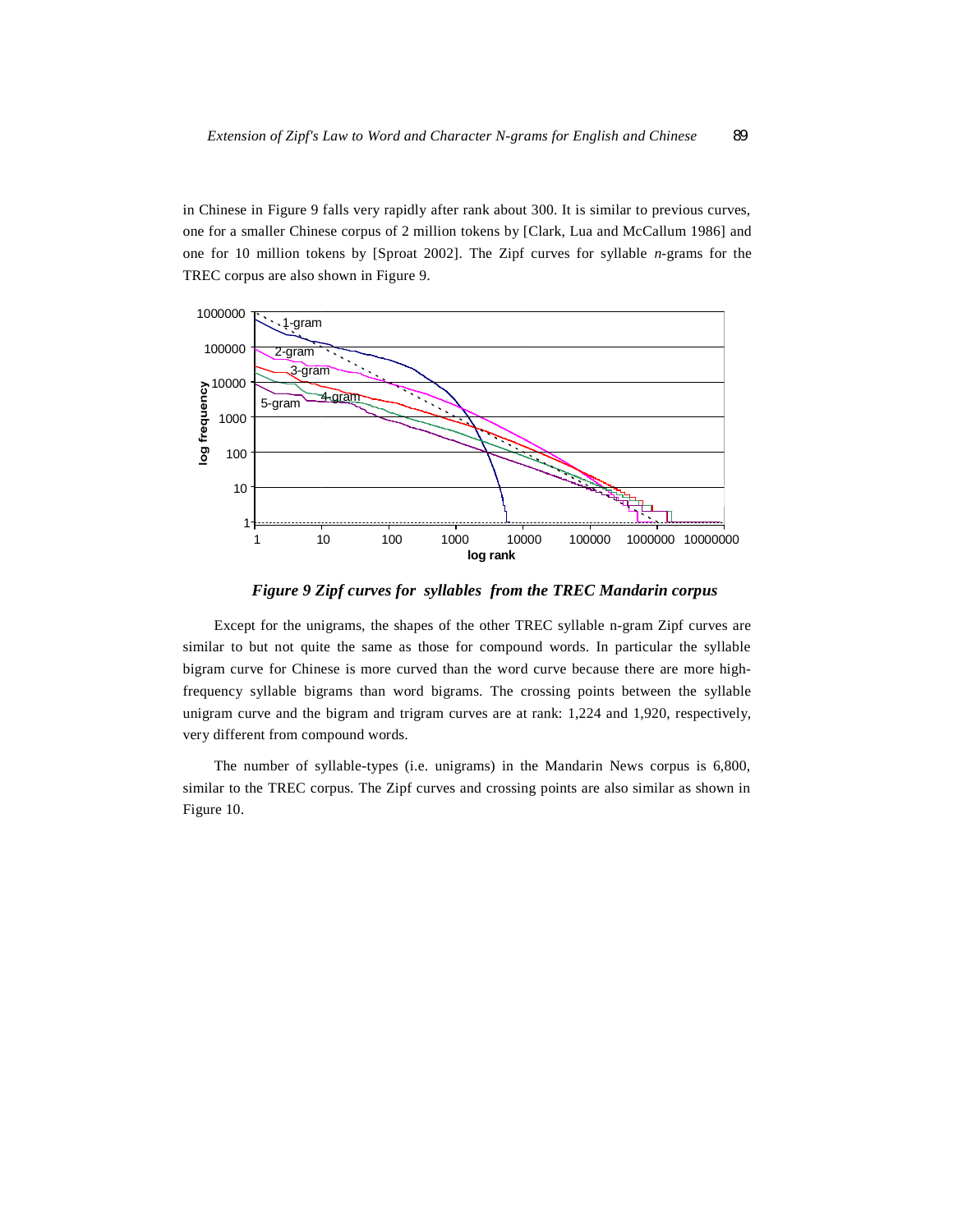

## *Figure 10 Zipf curves for syllables from the Mandarin News corpus*

The hapax legomena and dis legomena for the Chinese corpora Zipf curves are shown in Table 5a and 5b. Their behaviour as *n* increases is similar to the English corpora.

| Corpus       |             | <b>TREC</b><br>syllables | TREC compound<br>words | Mandarin News<br>syllables | <b>Mandarin News</b><br>compound words |
|--------------|-------------|--------------------------|------------------------|----------------------------|----------------------------------------|
| No of Tokens |             | 19,720,320               | 13,467,443             | 223, 222, 788              | 153,942,010                            |
|              | No of Types | 6,356                    | 20,587                 | 6.891                      | 29,688                                 |
| Hapax        | Unigram     | 676                      | 2.642                  | 259                        | 4,192                                  |
| legomena     | Bigram      | 351,691                  | 1,013,276              | 667,966                    | 2,671,406                              |
|              | Trigram     | 2,447,451                | 4,009,020              | 8,462,775                  | 17,794,466                             |
|              | 4-gram      | 5,309,654                | 5,661,530              | 23,812,934                 | 30,885,192                             |
|              | 5-gram      | 7,279,824                | 5,875,696              | 37, 348, 300               | 34,617,579                             |

*Table 5a) Number of hapax legomena for the Chinese corpora.* 

*Table 5b) Number of hapax dis legomena for the Chinese corpora.* 

| Corpus |              | <b>TREC</b><br>syllables | TREC compound<br>words | <b>Mandarin News</b><br>syllables | Mandarin News<br>compound words |
|--------|--------------|--------------------------|------------------------|-----------------------------------|---------------------------------|
|        | No of Tokens | 19,720,320               | 13,467,443             | 223, 222, 788                     | 153,942,010                     |
|        | No of Types  | 6,356                    | 20,587                 | 6,891                             | 29,688                          |
| Hapax  | Unigram      | 347                      | 1,260                  | 155                               | 1,701                           |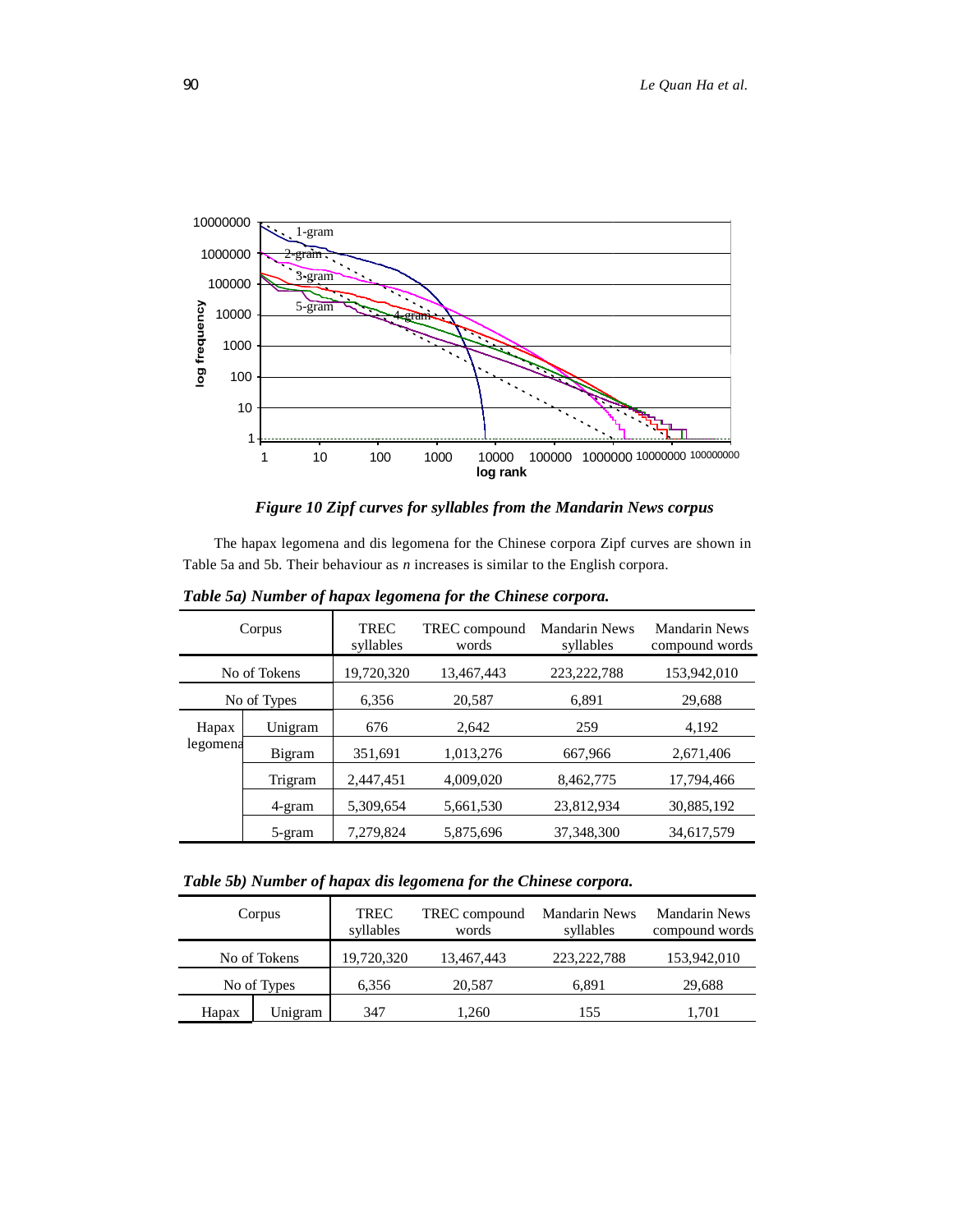| dis-     | Bigram  | 131.619 | 287,225 | 294.634   | 1,001,809 |
|----------|---------|---------|---------|-----------|-----------|
| legomena | Trigram | 565,069 | 624,895 | 2,591,830 | 4,549,748 |
|          | 4-gram  | 834,227 | 553,965 | 5,806,633 | 6,168,487 |
|          | 5-gram  | 840,276 | 417,656 | 7,874,536 | 6,057,974 |

## **4.2 English byte substring**

Following a suggestion by a reviewer of this paper, we built the Zipf curves on English 2-byte and 3-byte substrings to compare them with the Chinese syllable results.

From the WSJ88 corpus, we built a corpus of the first 2 million tokens. Then we took 2 byte and 3-byte moving windows on this corpus ignoring spaces and stopping the 2-bytes or 3-bytes at punctuation marks. As predicted by the reviewer, the results in Figure 11 and Figure 12 show that the Zipf curve for 3-byte substrings looks particularly similar to the Chinese syllable curves.



*Figure 11 Zipf curves for English 2-byte substrings*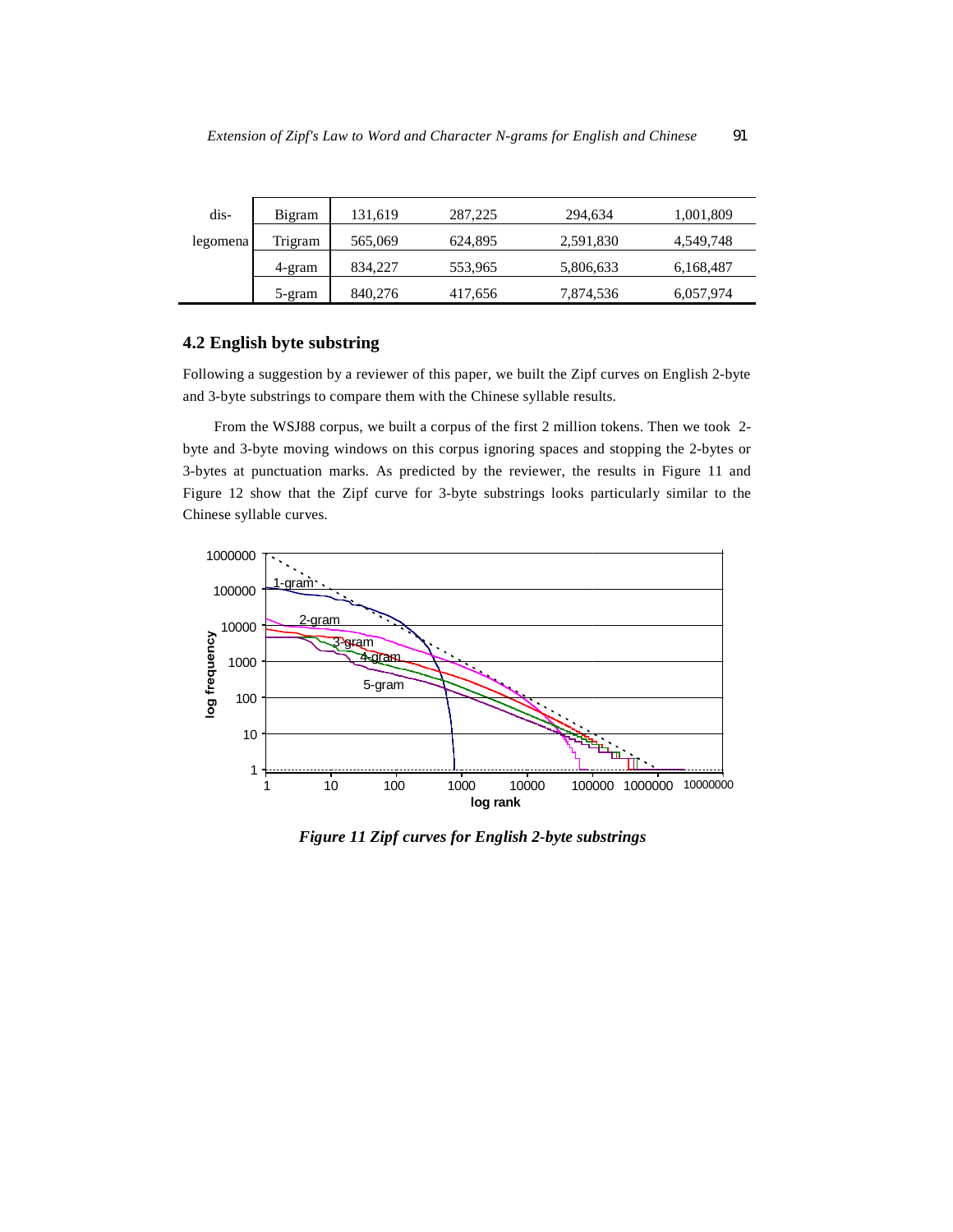

*Figure 12 Zipf curves for English 3-byte substrings* 

Note that the number of 2-byte and 3-byte types in these curves equal 673 and 10,548, compared with the maximum possible numbers  $26^2 = 676$  and  $26^3 = 17,576$ .

## 100000000 10000000 Mandarin News syllables 1000000 100000 frequency Mandarin News compound words 10000 *English 3 bytes* 1000 100 WSJ 10

## **5. Comparison for all Zipf curves from Chinese and English**

 $1<sub>1</sub>$ 

## *Figure 13 Comparison of Zipf curves for unigrams*

**rank**

1 10 100 1000 10000 100000 1000000

The Zipf curves for unigrams for the combined WSJ corpus, the Mandarin News word corpus, the Mandarin News syllable corpus and 3-byte English corpus are compared in Figure 13.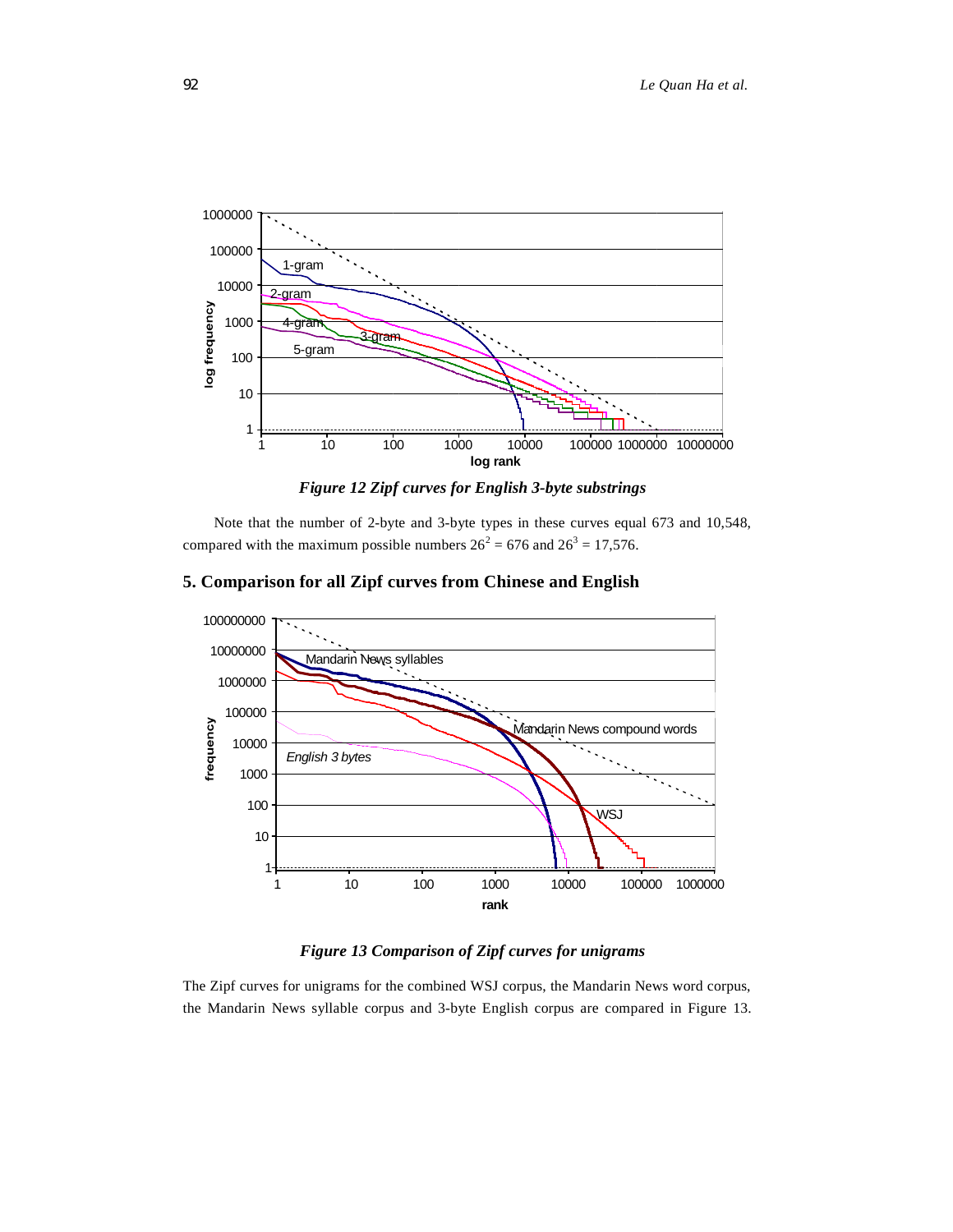

Similarly for 2-grams to 5-grams in Figures 14 to 17.

*Figure 14 Comparison of Zipf curves for bigrams* 



*Figure 15 Comparison of Zipf curves for trigrams*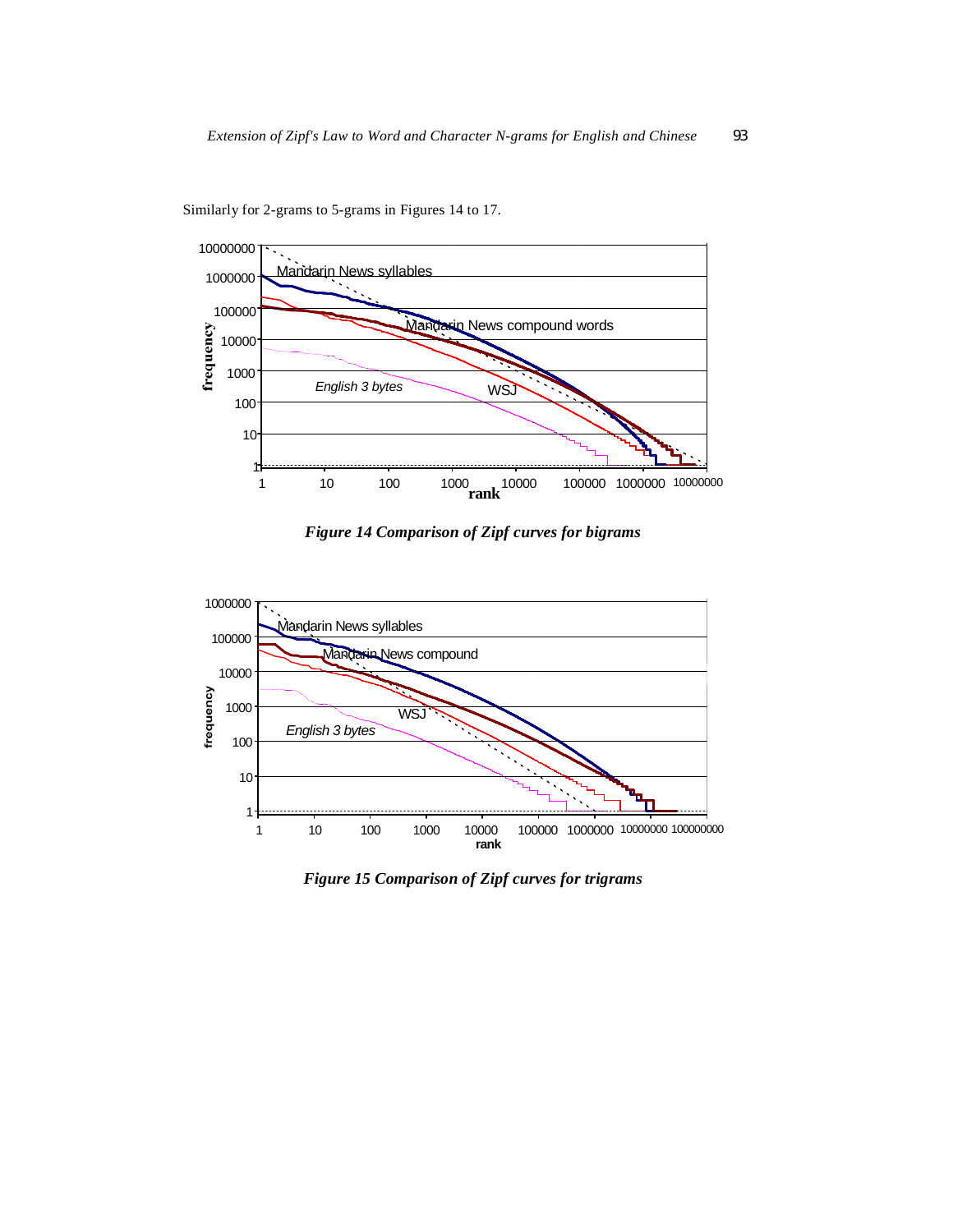

*Figure 16 Comparison of Zipf curves for 4-grams* 



*Figure 17 Comparison of Zipf curves for 5-grams* 

These Figures show two things as *n* increases. First, the curves straighten out for high *n*. Secondly, the number of hapax legomena becomes very large, often larger than one would expect from the last 10 steps of the rank-frequency step function. This is exactly the pattern one gets when Markov models are used to generate data sets [Baayen 1991, 2001].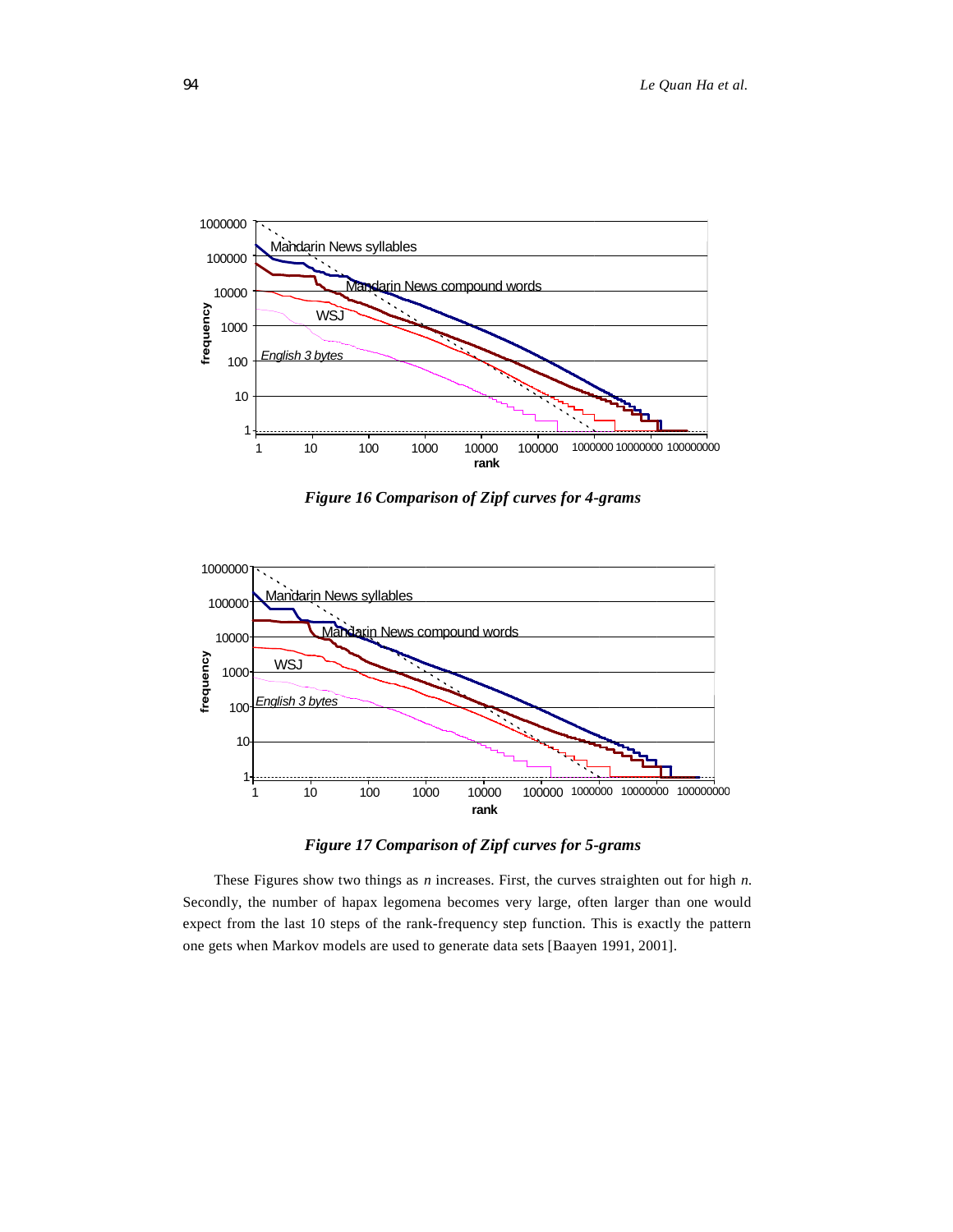## **6. Combined** *n***-grams**

The theoretical justifications for Zipf's law by Mandelbrot, Miller, Simon and others were based on single word tokens and they worked quite well for small corpora, but none of them could predict the drop in the Zipf curve below Zipf 's law for English and Chinese when the rank is greater than 5,000 word types. In the case of Chinese syllables, Zipf 's law could not hold for rank greater than about 100, but when these syllables are combined into compound words then Zipf 's law is valid for a wider range, up to about rank 1,000. Therefore, by combining Chinese syllables into larger units, Zipf 's law was extended from rank 100 to rank 1,000. This led us to combine all syllable *n*-grams, to see if the law could be extended to even higher rank and to combine word *n*-grams in Chinese and English for the same purpose.

We therefore put all unigrams and *n*-grams together with their frequencies into one large file, sorted on frequency and put in rank order as previously. The resulting combined Zipf curve is shown with the unigram curve for English words for the combined WSJ corpus in Figure 18 and for the Chinese syllables for Mandarin News in Figure 19.



*Figure 18 The unigram and combined curves for the combined WSJ corpus*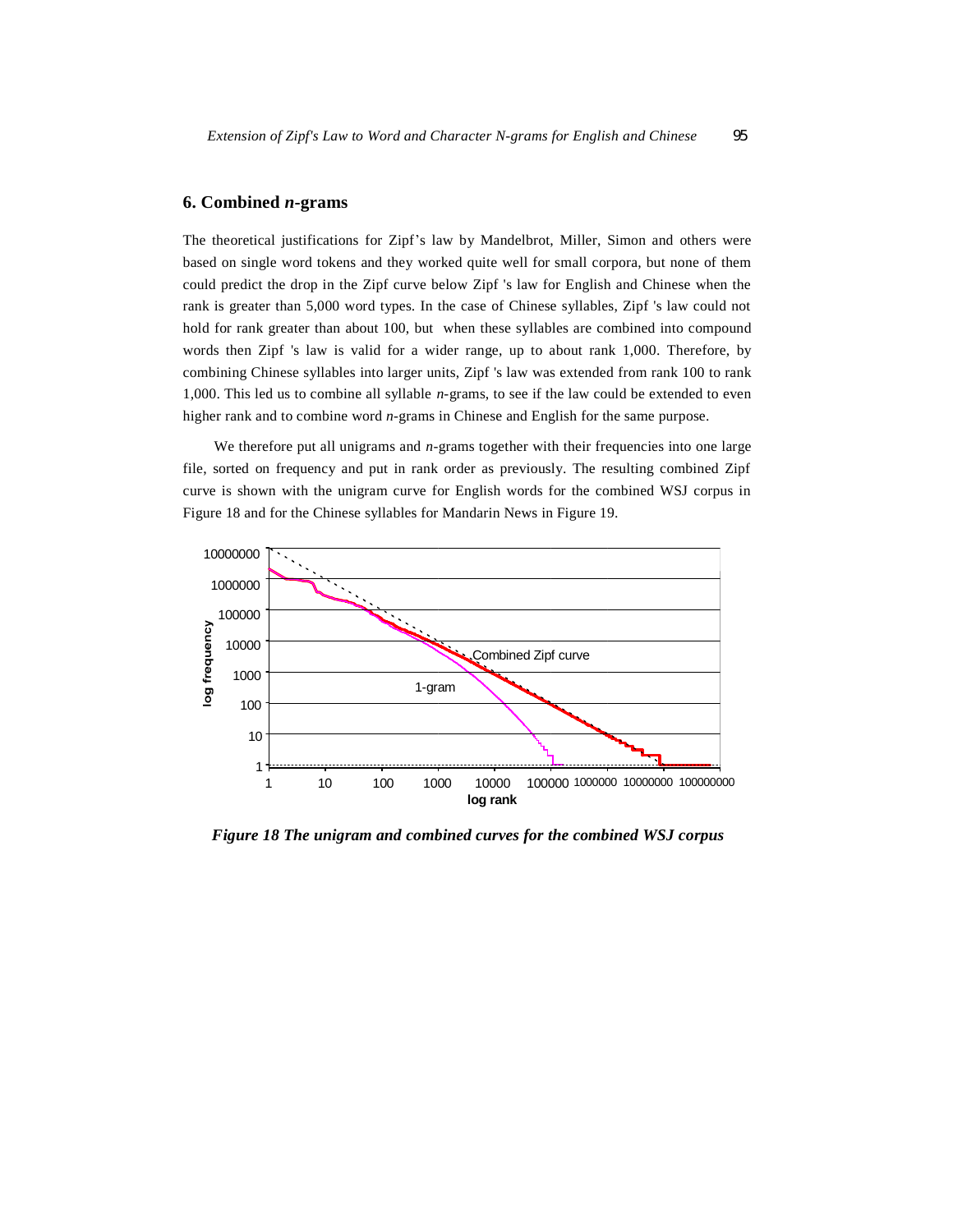

*Figure 19 The unigram and combined curves for the Mandarin News syllable corpus* 

This shows the remarkable result that as the unigram curve drops away from Zipf 's slope of -1, the shortfall is made up almost exactly by the *n*-grams in both cases, even though those shortfalls are very different in the two cases. So when all *n*-grams are combined together, including unigrams, Zipf's law is found to be approximately correct with a slope close to -1 for all ranks. If semantically incomplete *n*-grams had been excluded from this analysis, this result would not have been obtained.

The resulting Zipf curves for the combined *n*-grams from all of the corpora are shown in Figure 20.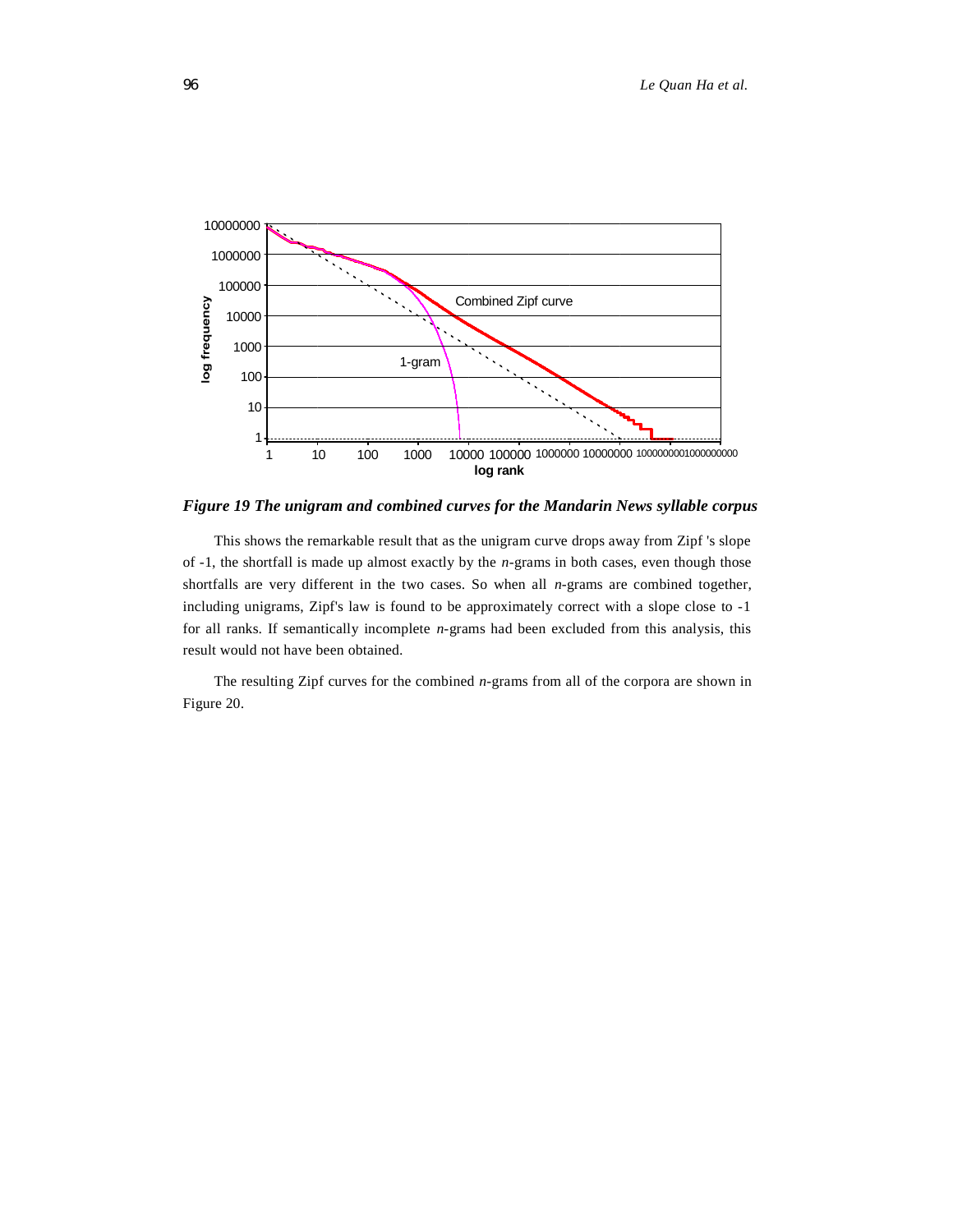

*Figure 20 Combined Zipf curves for both of the languages* 

This shows that the 6 combined Zipf curves are all approximately straight lines with slopes close to  $-1$  for all ranks  $> 1,000$ . For ranks  $< 1,000$ , the unigram curves dominate and are not so straight. As in Figure 18 and 19, the *n*-grams ( $n \ge 2$ ) almost exactly make up for the deviation of the unigram Zipf curve from Zipf 's law for the six very different unigram curves. So the results in Figure 20 are a new confirmation of Zipf's original law in an extended form.

#### **7. Summary and Conclusions**

This paper reports on the results of some experiments conducted on Zipf curves for English and Chinese corpora. It was confirmed that Zipf curves on a log-log graph for single word unigram distributions for both languages fall below the straight line with slope -1 as predicted by Zipf 's law. The deviation from Zipf 's law occurs at a rank close to rank  $= 5,000$ , for the 3 corpora in English and 2 corpora in Chinese. This rank (5,000) is also the rank near which the unigram and bigram Zipf curves cross for all 5 corpora.

The more significant result was the discovery that when the frequency distribution of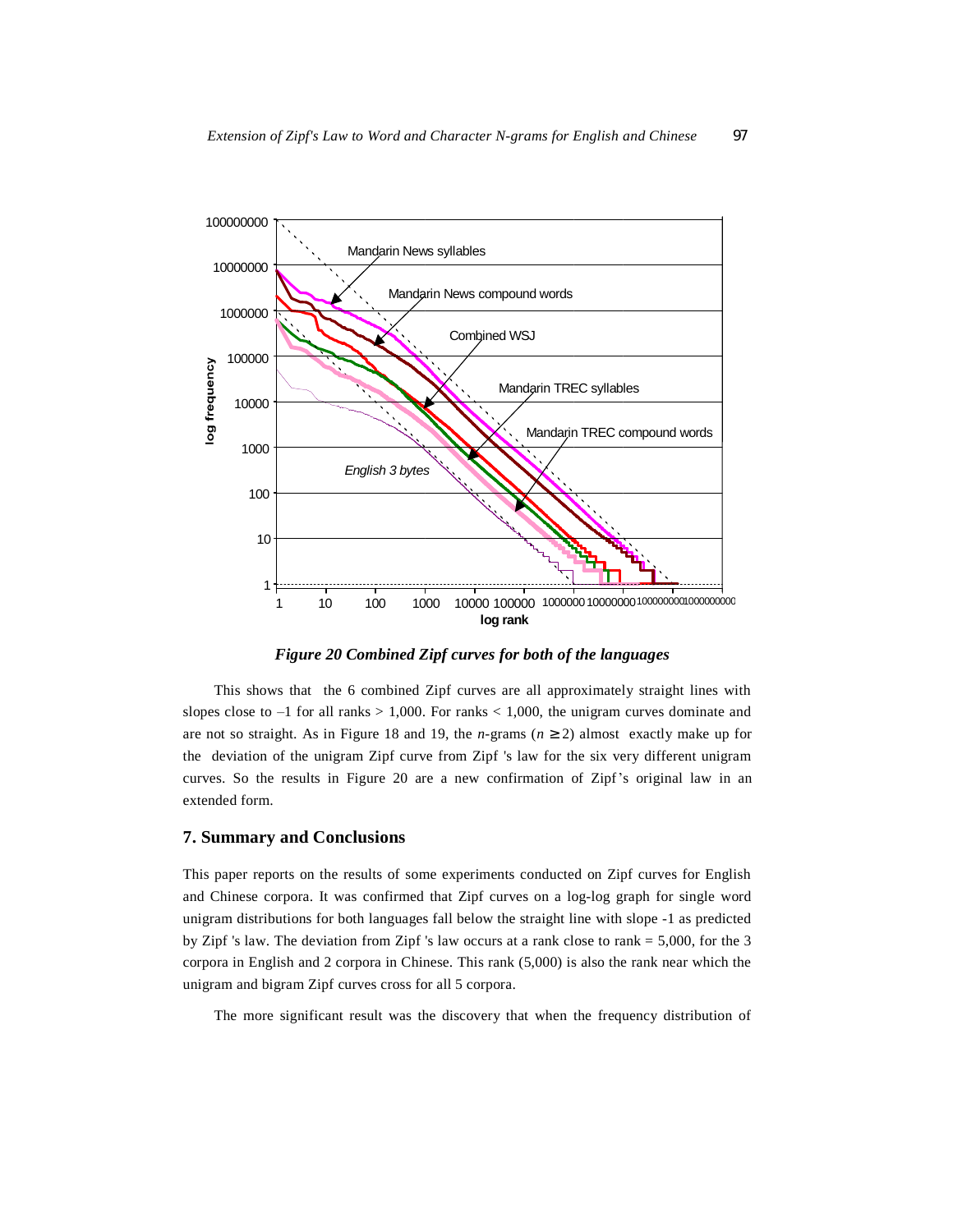words is combined with the distributions of all 2-, 3-, 4- and 5-grams, the combined Zipf curve approximately obeys Zipf 's law for all ranks and frequencies for both languages. This effectively extends Zipf 's law, with the higher *n*-grams almost exactly making up for the falloff in the Zipf curve for words. Furthermore, this extended form of Zipf 's law also holds for the syllables of Chinese (as well as for 2-byte and 3-byte word fragments in English), even though the distribution of syllable unigrams is very different from the distribution for words.

This paper does not explain why Zipf 's law in an extended form is valid for large corpora or what this result means. This must be left for further experiments and other researchers. However, preliminary results, not yet complete, for other languages suggest that these results are universal for all languages. We also know that they do not hold for all artificial distributions of words, because some experiments with computer generated artificial distributions did not yield an extended Zipf curve, (with a random distribution, and with Zipf distributions for words with slopes  $\beta = 2$  and  $\beta = 0.5$ .

The earlier derivations of Zipf's law due to Mandelbrot, Miller, Simon and others fail to predict the fall-off in the Zipf curve from about rank 5,000 and to predict the extended form of Zipf's law for the combined *n*-gram curves. We believe that this is because these derivations do not properly take account of the fact that each token is part of a sequence and its information is dependent on a conditional probability, conditional on the words or characters around it; this can be approximated in terms of the frequency of *n*-grams [O 'Boyle, Owens and Smith 1994].

#### **Acknowledgement**

The authors would like to express their appreciation to reviewers of this paper whose comments and suggestions made a great improvement to the paper and to Dr Xiaoyu Qiao for her contribution of testing and standardising the Chinese morphology.

#### **References**

- Baayen, H. "A Stochastic Process for Word Frequency Distributions", In *Proceedings of the 29th Annual Meeting of the Association for Computational Linguistics (ACL-29)*, Berkeley, California, USA, 1991, pp. 271-278.
- Baayen, H. "Word Frequency Distributions", Kluwer Academic Publishers, 2001.
- Bates, E., Chen, S., Li, P., Opie, M. and Tzeng, O. "Where is the boundary between compounds and phrases in Chinese ? A reply to Zhou et al.", *Brain and Language*, 45, 1993, pp. 94-107.
- Booth, A. D. "A Law of Occurrences for Words of Low Frequency", *Information and Control*, Vol. 10, No. 4, April 1967, pp. 386-393.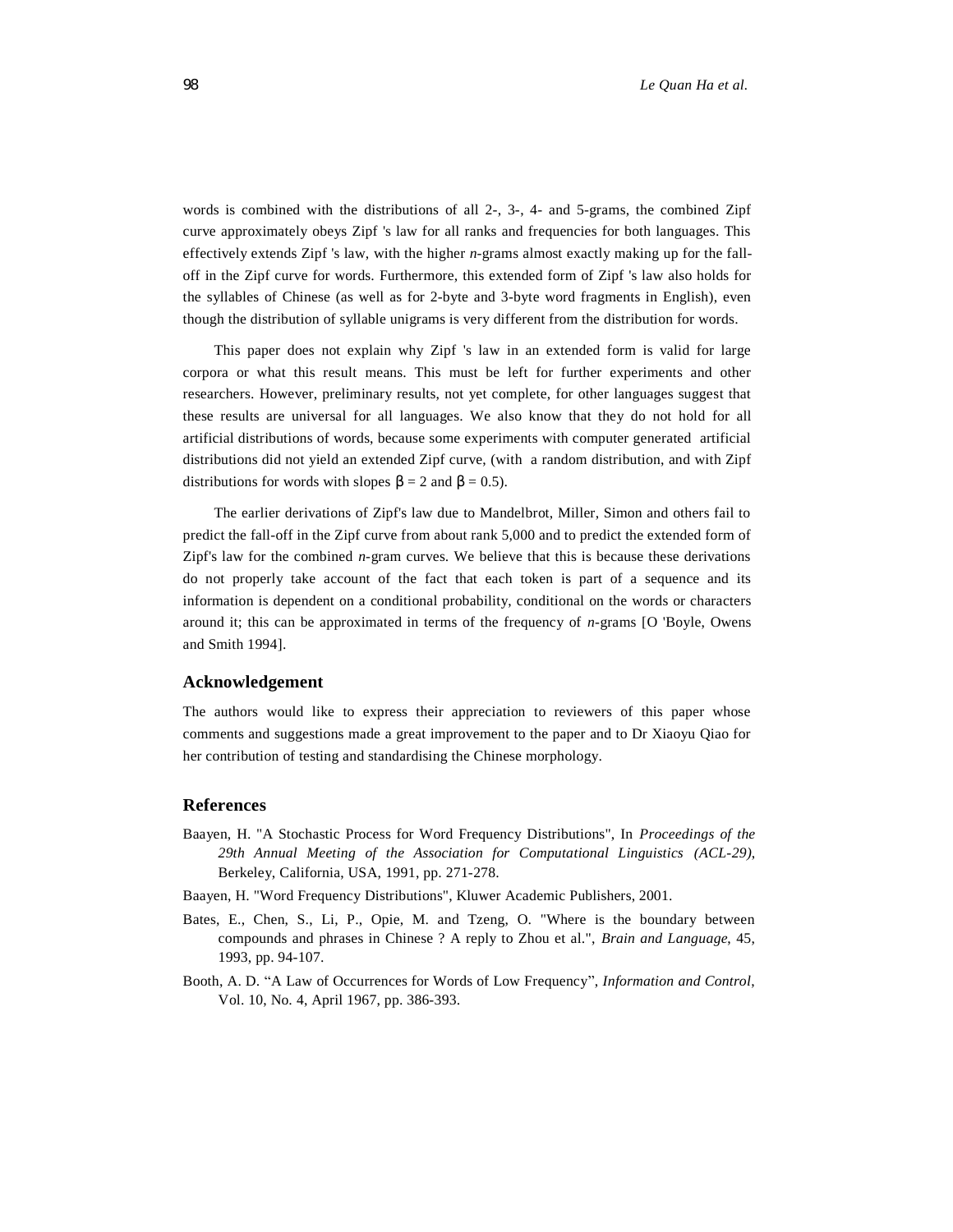- Carroll, J. B. "A Rationale for an Asymptotic Lognormal Form of Word Frequency Distributions", *Research Bulletin -- Educational Testing Service*, Princeton, November 1969.
- Clark, J. L., Lua, K. T. and McCallum, J. (1986). "Using Zipf's Law to Analyse the Rank Frequency Distribution of Elements in Chinese Text", In *Proceedings of International Conference on Chinese Computing*, Singapore, August 1986, pp. 321-324.
- Chen, S., and Shi, D-X, "On the feeding relation between syntax and morphology: Evidence from Chinese V-N compounds", In *Proceedings of the Third International Symposium on Chinese Languages and Linguistics*, Taiwan: Chinghwa University, 1992.
- Fedorowicz, J. "A Zipfian Model of an Automatic Bibliographic System: an Application to MEDLINE", *Journal of American Society of Information Science*, Vol. 33, 1982, pp. 223-232.
- Ferrer i Cancho, R., Solé, R. V., "Two Regimes in the Frequency of Words and the Origin of Complex Lexicons", *Journal of Quantitative Linguistics,* Vol. 8, No. 3, 2002, pp. 165 - 173.
- Francis, W. N. and Kucera, H. "Manual of Information to Accompany A Standard Corpus of Present-Day Edited American English, for use with Digital Computers", Department of Linguistics, Brown University, Providence, Rhode Island, 1964.
- Guiter, H. and Arapov, M., editors. "Studies on Zipf 's Law", Brochmeyer, Bochum, 1982.
- Hatzigeorgiu, N., Mikros, G., and Carayannis, G., "Word Length, Word Frequencies and Zipf's Law in the Greek Language", *Journal of Quantitative Linguistics*, Vol. 8, No. 3, 2001, pp. 175 - 185.
- Jelinek, F., Mercer, R. L. "Probability distribution estimation from sparse data", *IBM Technical Disclosure Bulletin*, Vol. 28, No. 6, November 1985.
- Li, W. "Zipf's Law in Importance of Genes for Cancer Classification Using Microarray Data ", Laboratory of Statistical Genetics, Rockefeller University, New York, 2001.
- Mandelbrot, B. "An Information Theory of the Statistical Structure of Language", *Communication Theory*, edited by Willis Jackson, New York: Academic Press, 1953, pp. 486-502.
- Mandelbrot, B. "Simple Games of Strategy Occurring in Communication through Natural Languages", *Transactions of the IRE Professional Group on Information Theory* , Vol. 3, 1954, pp. 124-137.
- Mandelbrot, B. "A note on a class of skew distribution function analysis and critique of a paper by H. A. Simon", *Information and Control*, Vol. 2, 1959, pp. 90-99.
- Mandelbrot, B. "Final note on a class of skew distribution functions: analysis and critique of a model due to H. A. Simon", *Information and Control*, Vol. 4, 1961, pp. 198-216.
- Mandelbrot, B. B. "Post Scriptum to 'final note'", *Information and Control*, Vol. 4, 1961, pp. 300-304.
- Miller, G. A. "Communication", *Annual Review of Psychology*, 5, 1954, pp. 401-420.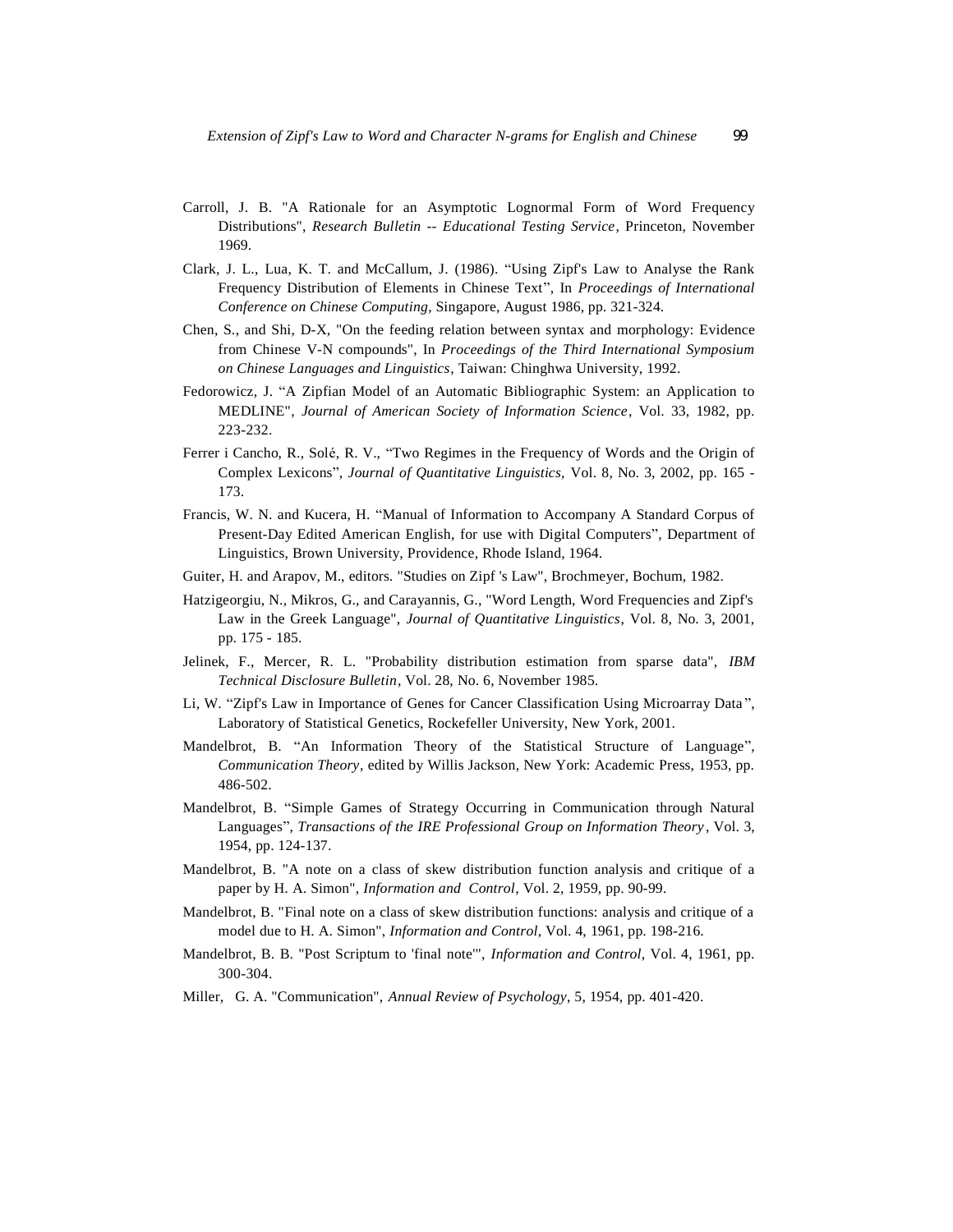- Miller, G. A. "Some effects of intermittent silence", *The American Journal of Psychology*, 52, 1957, pp. 311-314.
- Miller, G. A., Newman, E. B. and Friedman, E. A. "Length-Frequency Statistics for Written English", *Information and control*, Vol. 1, 1958, pp. 370-389.
- Montemurro, M. "Beyond the Zipf-Mandelbrot Law in Quantitative Linguistics", *Physica A*: *Statistical Mechanics and its Applications*, Vol. 300, Issues 3-4, November 2001, pp. 567-578.
- Ney, H. "The Use of the Maximum Likelihood Criterion in Language Modelling", In *K. Ponting (\*ed.): Computational Models of Speech Pattern Processing*, Springer, Berlin, Germany, 1999, pp. 259-279.
- O 'Boyle, P., Owens, M. and Smith, F. J. "A weighted average *n*-gram model of natural language", *Computer Speech and Language*, Vol. 8, 1994, pp. 337-349.
- Orlov, J. K. and Chitashvili, R. Y. "Generalized Z-distribution generating the well-known 'rank-distributions' ", *Bulletin of the Academy of Sciences, Georgia*, 110.2, 1983, pp. 269-272.
- Packard, J. L., "The Morphology of Chinese A Linguistic and Cognitive Approach", Cambridge University Press, 2000, UK.
- Paul, D. B. and Baker, J. M. "The Design for the Wall Street Journal-based CSR Corpus", In *Proceedings of International Conference on Spoken Language Processing (ICSLP)*, Banff, Alberta, Canada, October 1992, pp. 899-902.
- Samuelson, C. "Relating Turing's Formula and Zipf's Law", In *Proceedings of the 4th Workshop on Very Large Corpora*, Copenhagen, Denmark, 1996.
- Sichel, H. S. "On a Distribution Law for Word Frequencies", *Journal of the American Statistical Association*, 70, 1975, pp. 542-547.
- Sichel, H. S. "Word Frequency Distributions and Type-Token Characteristics", *Mathematical Scientist*, 11, 1986, pp. 45-72.
- Sichel, H. S. "Modelling Species-Abundance Frequencies and Species-Individual Functions with the Generalized Inverse Gaussion-Poisson Distribution", *South African Statistical Journal*, 31, 1997, pp. 13-37.
- Silagadze, Z. K. "Citations and the Zipf-Mandelbrot Law", *Complex Systems*, Vol. 11, No. 6, 1997, pp. 487-499.
- Simon, H. A. "On a Class of Skew Distribution Functions", *Biometrika*, Vol. 42, 1955, pp. 425-440.
- Simon, H. A. "Some Further Notes on a Class of Skew Distribution Functions", *Information and Control*, Vol. 3, 1960, pp. 80-88.
- Simon, H. A. "Reply to 'final note' by Benoit Mandelbrot", *Information and Control*, Vol. 4, 1961, pp. 217-223.
- Simon, H. A. "Reply to Dr. Mandelbrot's post Scriptum", *Information and Control*, Vol. 4, 1961, pp. 305-308.